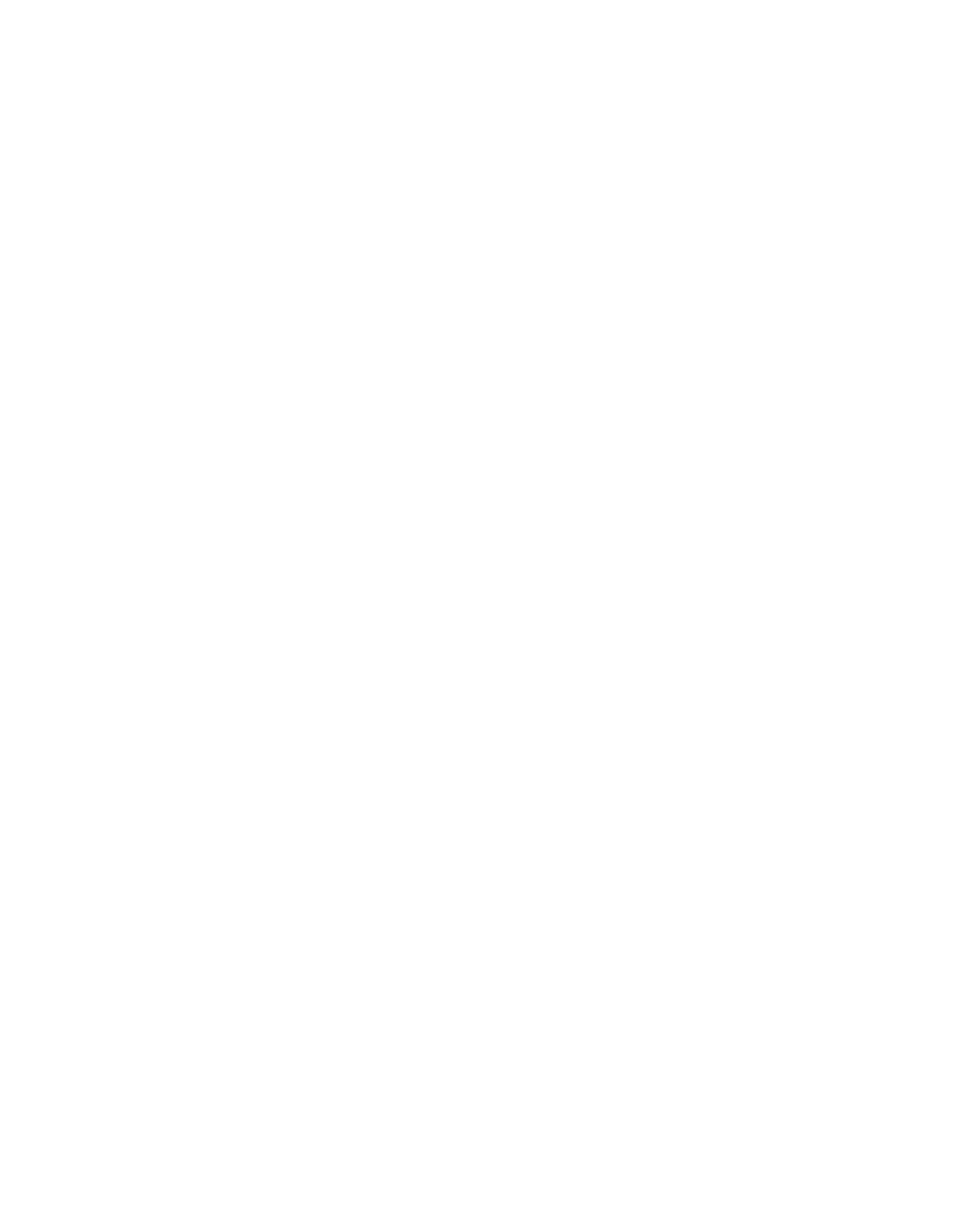## **In the case of Tomić v. Serbia**,

The European Court of Human Rights (Second Section), sitting as a Chamber composed of:

Mrs F. TULKENS, *President,* 

Mr A.B. BAKA,

Mr I. CABRAL BARRETO,

Mr V. ZAGREBELSKY,

Mrs A. MULARONI,

- Ms D. JOČIENĖ,
- Mr D. POPOVIĆ, *judges,*

and Mrs F. ELENS-PASSOS, *Deputy Section Registrar*,

Having deliberated in private on 5 June 2007,

Delivers the following judgment, which was adopted on that date:

## PROCEDURE

1. The case originated in an application (no. 25959/06) against the State Union of Serbia and Montenegro, succeeded by Serbia on 3 June 2006 (see paragraph 72 below), lodged with the Court under Article 34 of the Convention for the Protection of Human Rights and Fundamental Freedoms ("the Convention") by, at that time, a citizen of the State Union of Serbia and Montenegro, Ms Slađana Tomić ("the applicant"), on 24 May 2006.

2. The Government of the State Union of Serbia and Montenegro, initially, and the Government of Serbia, subsequently, ("the Government") were represented by their Agent, Mr S. Carić.

3. The President of the Chamber gave priority to the application in accordance with Rule 41 of the Rules of Court.

4. On 31 August 2006 the Court decided to communicate the application to the Government. Under the provisions of Article 29  $\frac{8}{9}$  3 of the Convention, it was also decided that the merits of the application would be examined together with its admissibility.

# THE FACTS

## I. THE CIRCUMSTANCES OF THE CASE

5. The applicant was born in 1973 and lives in Smederevo.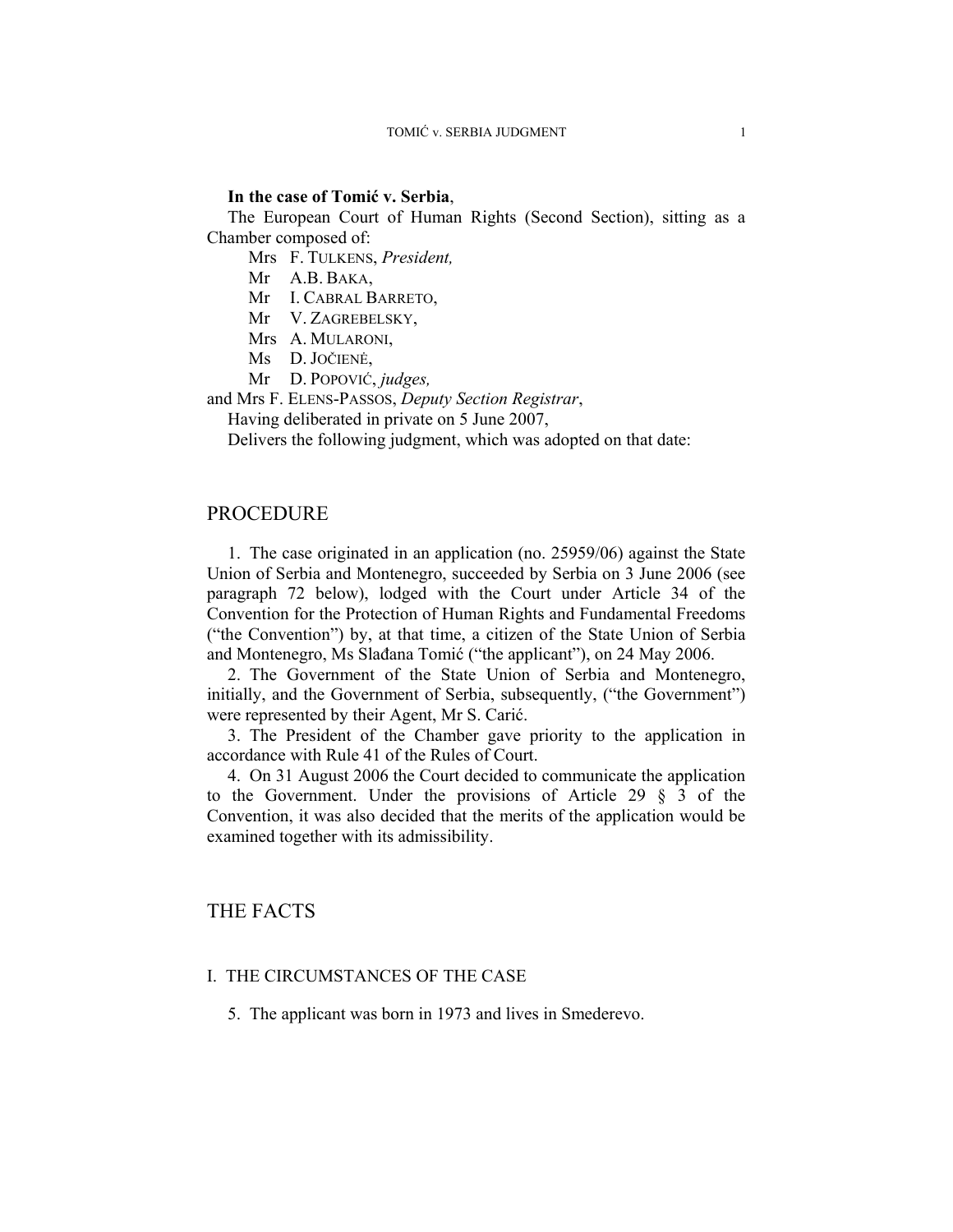#### **A. First set of custody proceedings**

6. In 1998 the applicant married P.V. and later that year their daughter A.V. was born.

7. Initially, the applicant lived with P.V.'s parents in Krupanj while P.V. remained in Belgrade in order to finish his studies.

8. In 2001 the applicant and P.V. started having marital problems, apparently as a result of this separation.

9. On 24 February 2001 the applicant and A.V. moved to her parents' house in Smederevo, where they stayed for a period of four months and wherefrom the applicant filed a claim with the Municipal Court in Krupanj (*Opštinski sud u Krupnju*), seeking the dissolution of her marriage, custody of A.V. and child maintenance.

10. On 19 July 2001 the Municipal Court in Krupanj ("the Municipal Court") issued a partial judgment, dissolving the marriage. The proceedings, thereafter, continued in respect of the child custody/maintenance sought by the applicant.

11. On 10 April 2002 the Mental Health Institute (*Institut za mentalno zdravlje*) recommended that custody be granted to the applicant and held that P.V. was "incapable of adequately taking into account" the needs of A.V., including and especially her need for communication with the applicant.

12. On 25 February 2004 the Municipal Court ruled in favour of the applicant. In so doing, *inter alia*, it granted her custody of A.V. and ordered P.V. to pay 10% of his monthly salary as child maintenance.

13. On 17 December 2004 the District Court in Šabac (*Okružni sud u Šapcu*) upheld the ruling of the Municipal Court. P.V. was apparently served with this judgment some two months later, which is when the Municipal Court's judgment became enforceable.

14. On 9 March 2006 the Supreme Court of Serbia (*Vrhovni sud Srbije*) confirmed the decision of the District Court in Šabac ("the District Court"), at third instance.

## **B. The ensuing enforcement proceedings**

15. Given that, as of 29 June 2001, A.V. was staying with P.V. and his parents in Krupanj (see paragraph 39 below), on 11 March 2005 the applicant requested enforcement of the final judgment rendered in her favour.

16. On 18 March 2005 the Municipal Court accepted this request. It ordered P.V. to surrender A.V. to the applicant within three days, warned him that he would otherwise be fined, and stated that, should the fine fail to bring about compliance, A.V. would be taken forcibly, in co-operation with the local Social Care Centre (*Centar za socijalni rad*).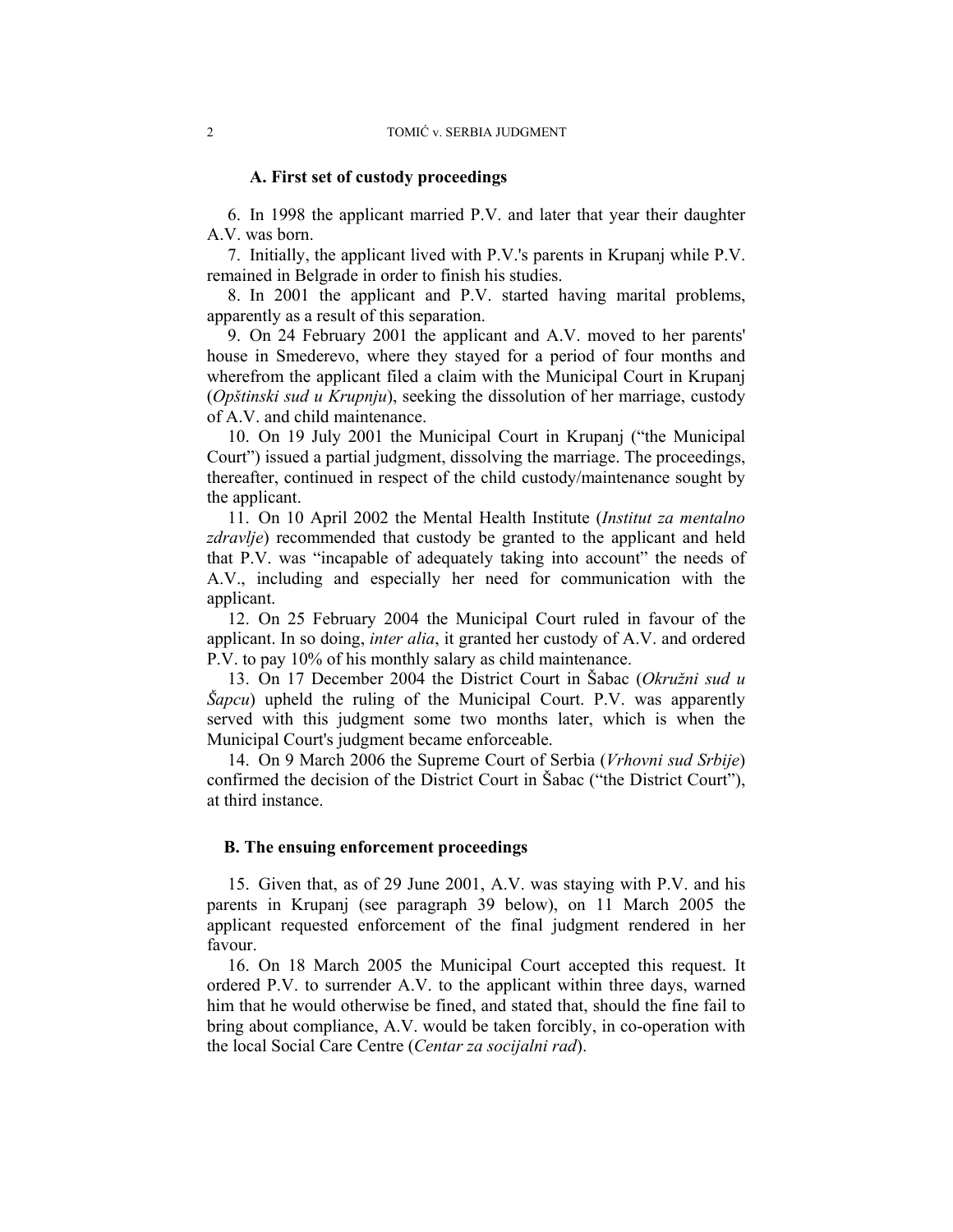17. On 11 April 2005 the District Court upheld this decision.

18. On 28 April 2005 the Municipal Court scheduled a hearing for 25 May 2005, on which occasion P.V. was supposed to surrender A.V. to the applicant. This hearing, however, was never held because P.V. informed the Municipal Court that he was unable to attend and the applicant thereafter apparently decided not to appear.

19. The next hearing was held on 8 June 2005. Both the applicant and P.V. attended, as did a psychologist from the Social Care Centre. P.V. again failed to surrender A.V. to the applicant. The psychologist stated that A.V. should not be removed forcibly but should instead be gradually prepared for the custody transfer. On the same occasion, P.V. apparently agreed to facilitate the applicant's contact with A.V. immediately following the hearing. This meeting between the applicant and A.V., however, never materialised, which is why the Municipal Court fined P.V. in the amount of 20,000 Dinars ("RSD"), at the time equivalent to approximately 242 euros ("EUR"). On 20 June 2005 this fine was upheld by the District Court on appeal.

20. On 12 August 2005 the Municipal Court adjourned the hearing in view of the fact that P.V. had failed to appear in person. The applicant, however, had sent a written explanation in advance, stating that she had informally learned that both P.V. and A.V. were out of town and would not attend the hearing. The applicant stated that she could not afford to travel from Smederevo merely in order to be present at a hearing which was bound to be adjourned. On the same date the Municipal Court fined P.V. in the amount of RSD 50,000, at the time equivalent to approximately EUR 594. On 19 September 2005 this fine was upheld by the District Court on appeal.

21. On 7 December 2005 the Municipal Court ordered P.V.'s employer, a local primary school, to deduct the said RSD 50,000 from his salary and have it transferred to the Municipal Court's account.

22. Both the applicant and P.V. attended the next hearing before the Municipal Court held on 11 January 2006. P.V. stated, however, that he did not bring A.V. because she had refused to come of her own free will and he did not want to force her. The enforcement judge thereafter, accompanied by the parties and several police officers, went to P.V.'s home but found the house vacant. On the same date the Municipal Court therefore again fined P.V. in the amount of RSD 60,000, at the time equivalent to approximately EUR 689.

23. The next hearing before the Municipal Court scheduled for 2 February 2006 was adjourned. P.V. attended but did not bring A.V. and the Director of the Social Care Centre informed the court that no psychologist was available.

24. On 9 March 2006 the Municipal Court held another hearing. It was attended by both the applicant and P.V., as well as by two psychologists, but A.V. was again not present. The psychologists agreed that A.V. should, if at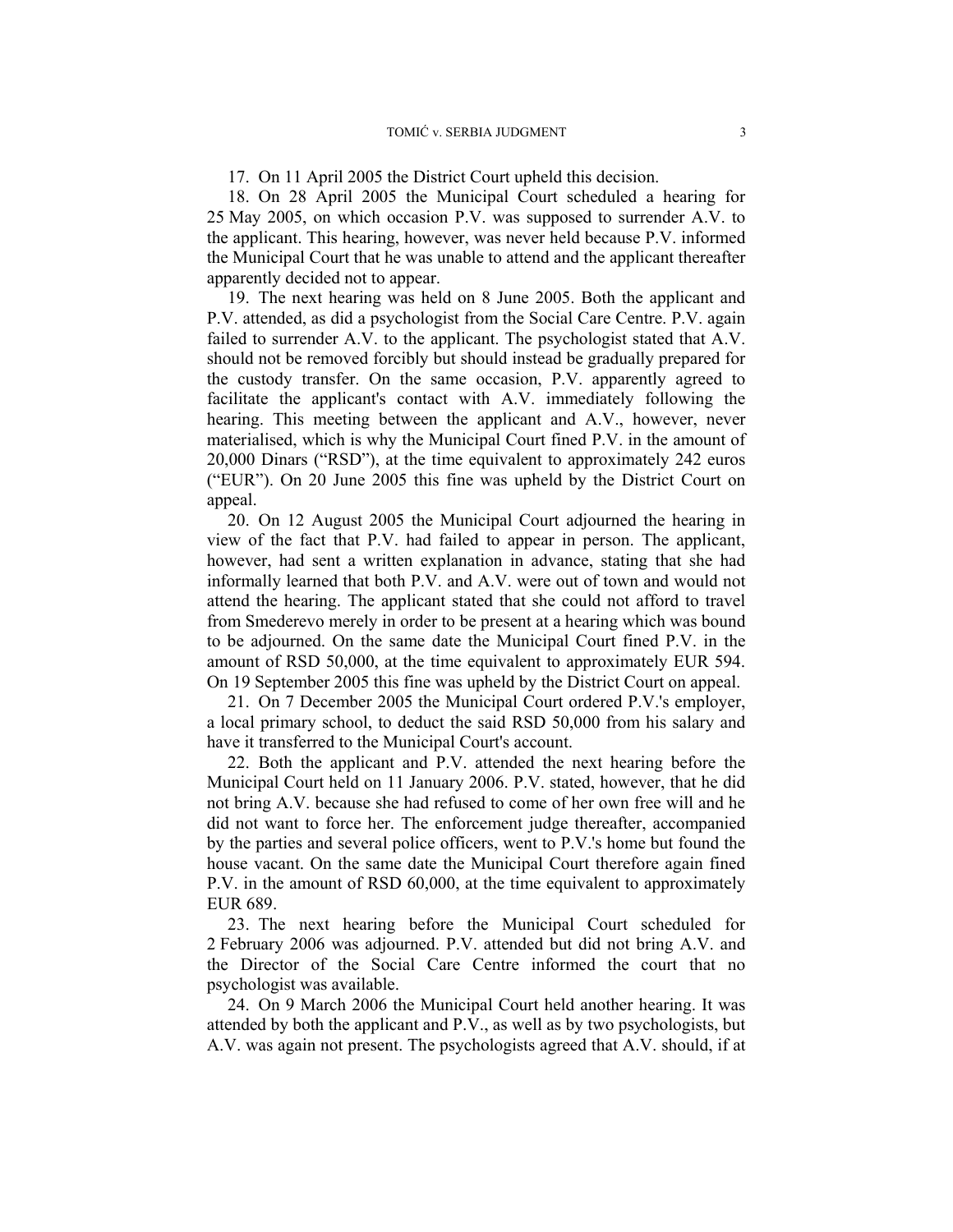all possible, be gradually prepared for the custody transfer, but had also stated that continued uncertainty was not in her best interests and that a forcible transfer of custody could thus ultimately be unavoidable. Finally, the Municipal Court decided that P.V. should facilitate the applicant's access to A.V. and that, should he fail to do so, on 17 March 2006 A.V. would be taken forcibly.

25. On 17 March 2006 P.V. did not appear at the hearing scheduled before the Municipal Court, but the applicant, the police and a child psychologist were present. On the same date a forcible transfer of custody was attempted but, again, P.V.'s house was found to be vacant. The next hearing was scheduled for 14 April 2006.

26. On 12 April 2006, however, P.V. filed a submission with the Municipal Court, seeking the postponement of the scheduled enforcement. He pointed out that A.V. was a first grade student and that it would therefore be better to wait until the academic year was over.

27. On 13 April 2006 the applicant filed a submission with the Municipal Court, stating that she was informed by the judge that the enforcement scheduled for 14 April 2006 could not take place in view of the fact that the presence of a psychologist could not be secured. The hearing scheduled for 14 April 2006 was thus adjourned.

28. On 26 May 2006 the Municipal Court attempted to carry out the transfer of custody, in the presence of the applicant, the police, as well as a child psychologist, but was unable to do so given that A.V. could not be located at her primary school and was later found to be "at the doctor's".

29. On 14 June 2006 the Municipal Court again attempted to carry out the forcible transfer of custody. The applicant, several police officers and a child psychologist were present. Ultimately, the enforcement judge ordered that P.V.'s house be broken into. Once this was done, P.V. was found to be inside the house but A.V. was not there. On the same occasion P.V. stated that he did not want to cooperate with the Municipal Court or, indeed, give any information as to A.V.'s whereabouts.

30. On 20 June 2006 P.V. requested that the enforcement proceedings be postponed in view of an interim measure issued in his favour within a separate set of proceedings (see paragraph 44 below).

31. On 1 September 2006 the Municipal Court's enforcement judge in charge of the applicant's case withdrew from the proceedings, stating that he did not meet the recently introduced legal requirements in respect of judges dealing with family matters (see paragraph 61 below). Since the Municipal Court in Krupanj had no other suitable judge, on 13 October 2006 the applicant's case was forwarded to the Municipal Court in Loznica (*Opštinski sud u Loznici*).

32. On 31 October 2006 the said court rejected P.V.'s request of 20 June 2006.

33. The next hearing was scheduled for 24 January 2007.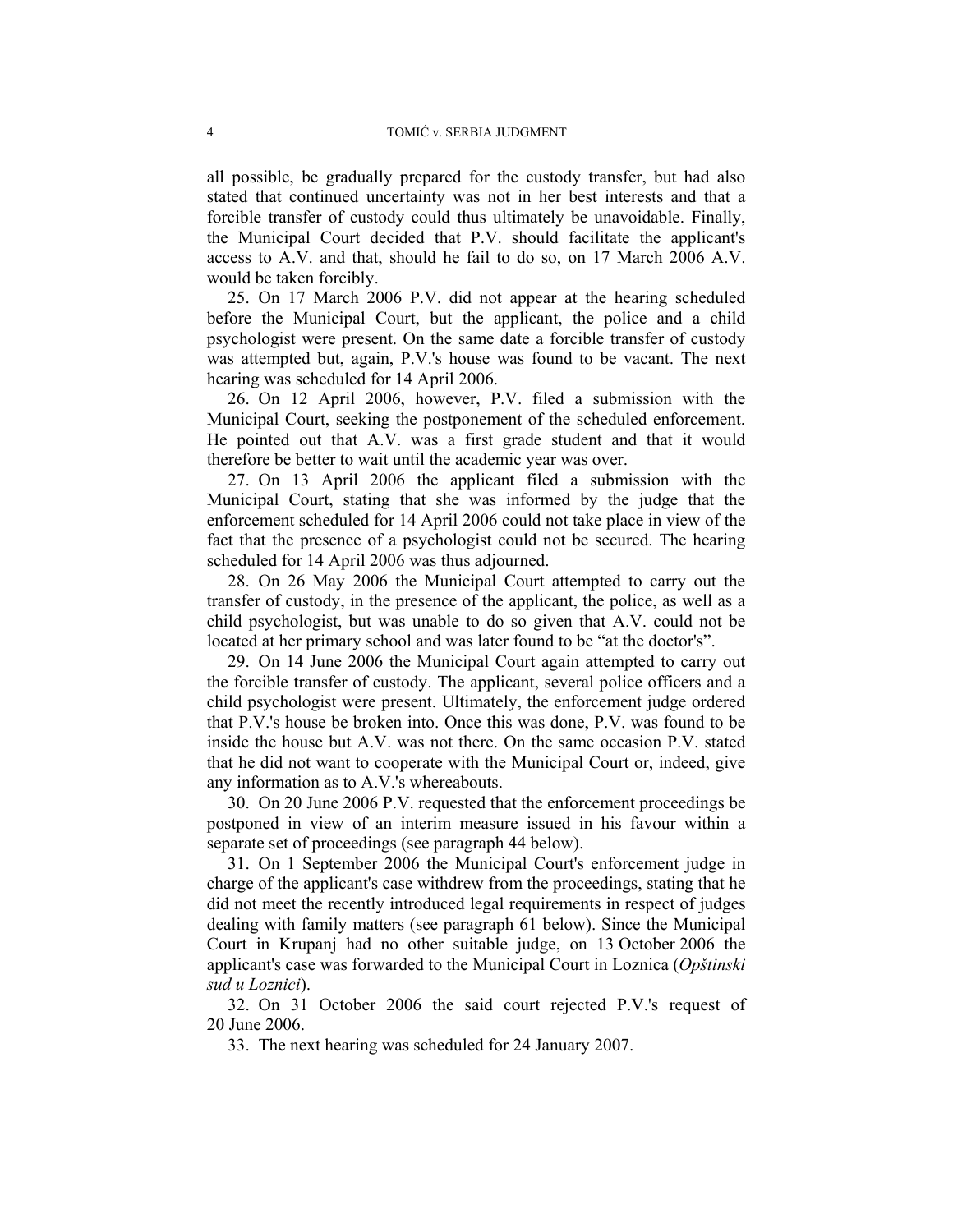34. On 18 January 2007 the applicant apparently suggested that this hearing be held in her absence given that she was six months pregnant and specifically advised not to travel. She urged the Municipal Court, however, to arrange that A.V. be transferred to her custody at the premises of the Social Care Centre based in Smederevo, her hometown. At the same time, P.V. apparently pleaded that the enforcement be postponed in view of the fact that the Municipal Court in Loznica had, within a separate set of civil proceedings, reversed the custody judgment rendered in the applicant's favour (see paragraph 48 below).

35. It would appear that the hearing scheduled for 24 January 2007 was thus adjourned.

36. On 2 February 2007 the Municipal Court in Loznica accepted P.V.'s request and formally postponed the enforcement proceedings until there was a final decision in the separate civil suit concerning A.V.'s custody. The court relied on Article 64 § 1 of the Enforcement Procedure Act (see paragraph 56 below).

### **C. Additional facts as regards the enforcement proceedings**

37. The applicant complained about the delay in the enforcement proceedings to: i) the President of the Municipal Court on 29 November 2005, 20 February 2006 and 3 May 2006; ii) the President of the District Court on 10 June 2005, 20 February 2006 and 3 May 2006; and iii) the Ministry of Justice on 20 February 2006.

38. On 8 December 2005 the President of the Municipal Court informed the applicant that she was fully aware of the urgency of the matter in question, but explained that the court only had three active judges which is why the delay was objectively justified.

#### **D. The applicant's contact with A.V.**

39. On 29 June 2001, following a meeting at the Social Care Centre in Smederevo, P.V. took A.V. to his parents' house in Krupanj, which is where she has been living ever since.

40. On 25 October 2001 the same Social Care Centre stated that P.V. had done so forcibly, disregarding the best interests of A.V.

41. As of 29 June 2001, the applicant was only able to see A.V. at the premises of the Social Care Centre in Krupanj, and even there for very short periods of time.

42. Since March 2005, however, following the institution of the enforcement proceedings, the applicant has been deprived of all access to A.V.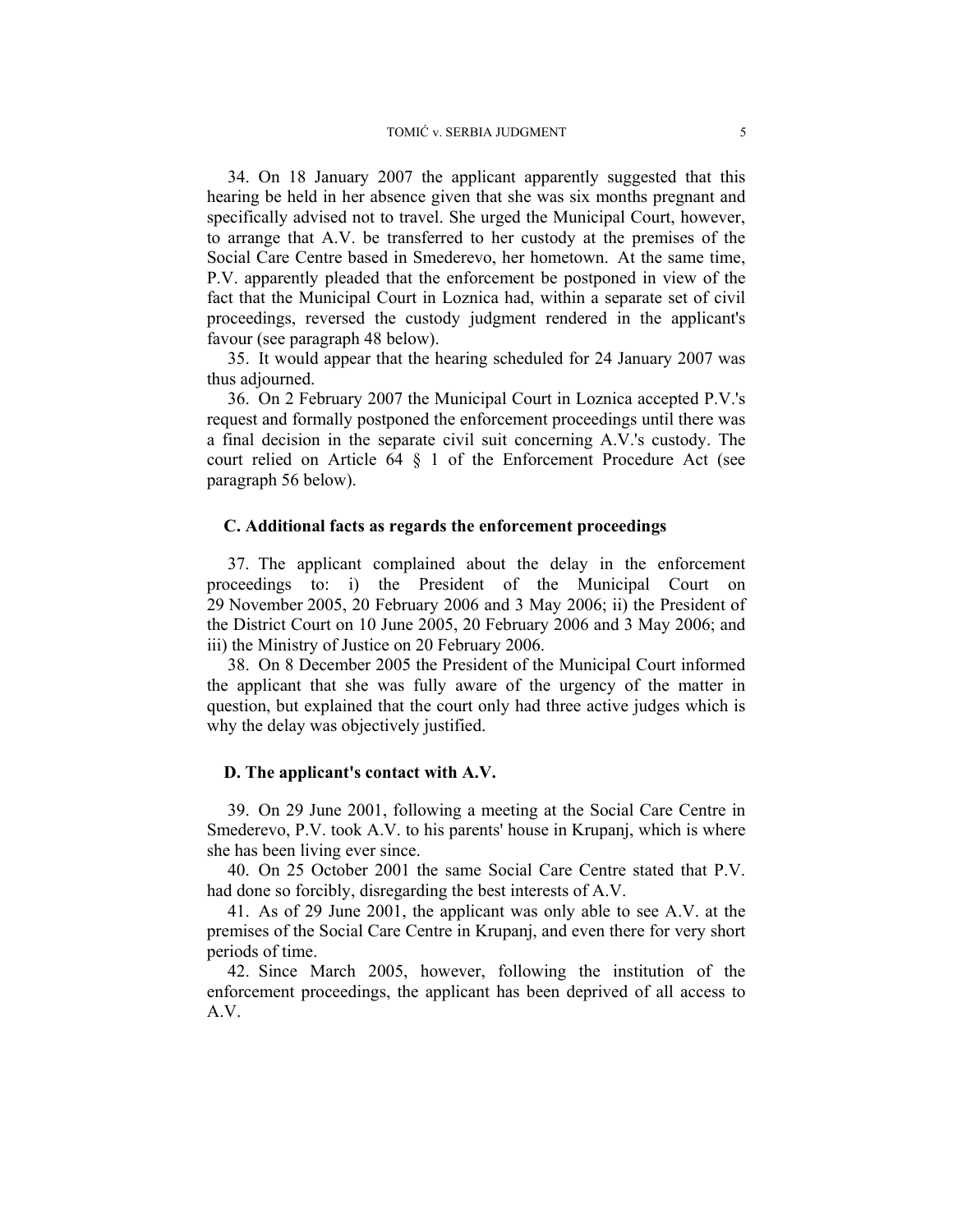#### **E. The second set of custody proceedings**

43. On 12 April 2006 P.V. filed a separate civil suit, seeking the reversal of the final judgment of 25 February 2004 (see paragraphs 12-13 above).

44. On 14 June 2006 the Municipal Court in Loznica issued an interim measure, ruling that A.V. could stay with P.V. until the end of the academic year.

45. On 4 July 2006 this decision was quashed by the District Court on appeal.

46. On 14 June 2006 the Social Care Centre in Krupanj, P.V.'s hometown, proposed that custody of A.V. be given to P.V.

47. On 18 October 2006 the Social Care Centre based in Smederevo, the applicant's hometown, proposed that the applicant retain her custody of A.V.

48. On 13 December 2006 the Municipal Court in Loznica ruled in favour of P.V. It granted him full custody of A.V. and ordered the applicant to pay 25 % of her monthly salary as child maintenance, *pro futuro*, plus the accrued maintenance from 12 April 2006 to 12 December 2006. Finally, the applicant was ordered to pay the costs and granted limited access rights: i) from 13 December 2006 to 13 March 2007, two hours every Friday, at the premises of the Social Care Centre based in Krupanj; ii) from 14 March 2007 onwards, one weekend monthly as well as every other birthday plus fifteen days of summer and seven days of winter vacation annually.

49. In its reasoning the Municipal Court explained that it accepted the recommendation of the Social Care Centre based in Krupanj which had stated, *inter alia*, that A.V. was properly cared for by P.V., that she was fully adapted to her current family situation and that any transfer of custody to the applicant would thus be traumatic. The recommendation of the Social Care Centre based in Smederevo, however, was dismissed, *inter alia*, because it was found to be contradictory and the centre had failed to establish direct contact with A.V. The court further noted that A.V., when heard in person, had stated that she wanted to stay with P.V. to whom she was deeply attached and, also, that the applicant had, with the passage of time, become estranged from her. Finally, the Municipal Court noted that the applicant had remarried and lost interest in A.V. and that she had failed effectively to take part in the proceedings.

50. On 14 March 2007 the District Court upheld the judgment of the Municipal Court in Loznica concerning the custody of A.V. In that respect, it thereby became final. At the same time, however, the District Court quashed the impugned judgment as regards the monthly child maintenance, the applicant's access rights, as well as the costs awarded, and ordered that those issues be re-examined at first instance.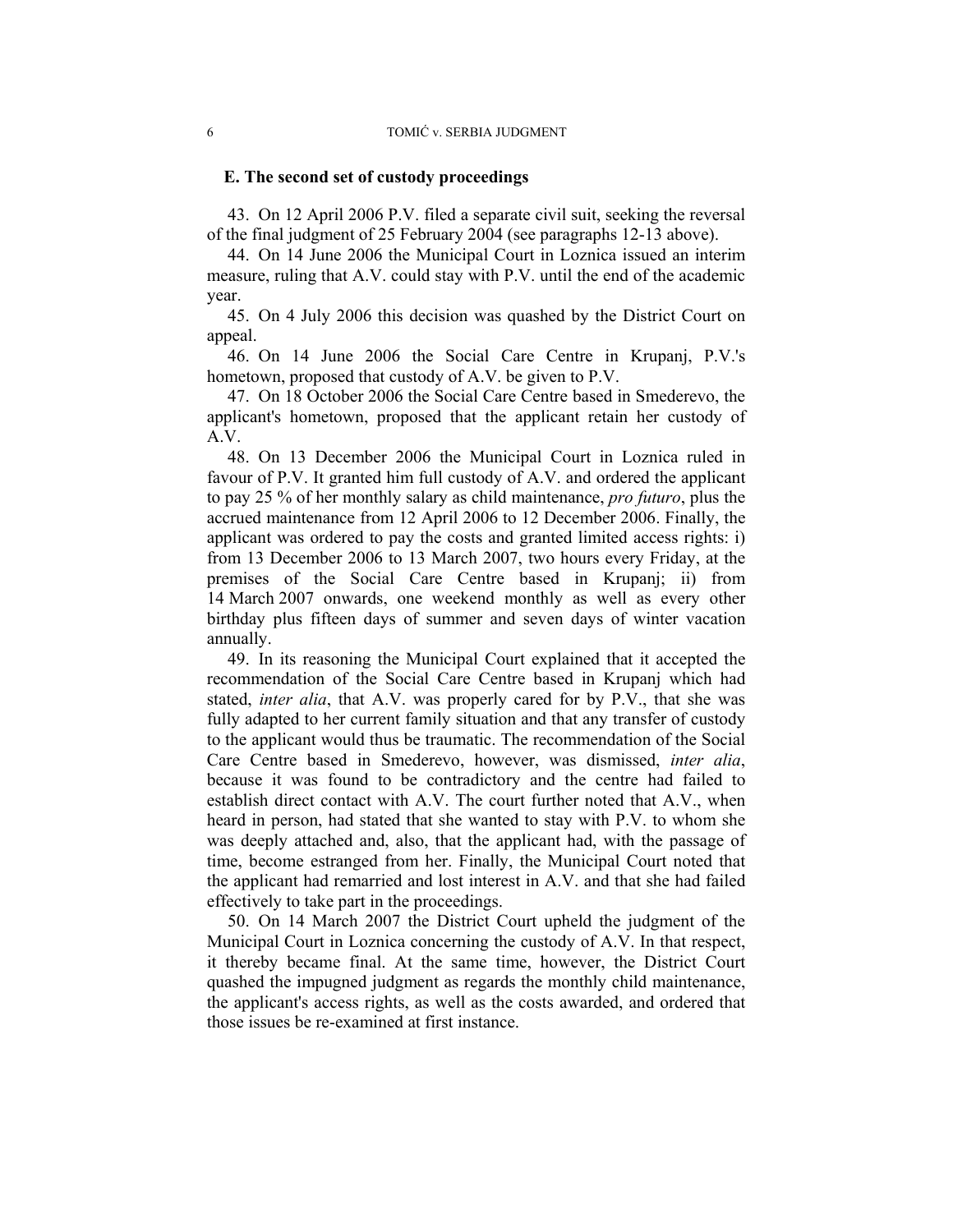#### **F. Criminal complaints filed against P.V.**

51. In 2001 the applicant filed a criminal complaint against P.V., alleging that he had illegally taken exclusive custody of A.V. This complaint, however, appears to have been rejected by the Municipal Public Prosecutor's Office (*Opštinsko javno tužilastvo*) in Krupanj at some point thereafter, since no final custody judgment was rendered by the courts.

52. On 24 February 2005 the applicant filed another criminal complaint, this time with the police department in Smederevo, stating that she had been threatened by P.V. in connection with her attempts to have her lawful custody rights enforced.

53. Finally, following the adoption of the custody judgment in her favour, in 2006 the applicant filed yet another criminal complaint against P.V., this time under Article 191 § 1 of the Criminal Code 2005 (see paragraph 69 below). It would appear, however, that this complaint was also subsequently rejected by the Municipal Public Prosecutor's Office in Krupanj.

#### **G. Other criminal complaints**

54. On 17 March 2006 the applicant filed a criminal complaint against the chief accountant of the primary school in which P.V. was employed, alleging that he had refused to implement the Municipal Court's order of 7 December 2005 (see paragraph 21 above).

#### II. RELEVANT DOMESTIC LAW

# **A. Enforcement Procedure Act (Zakon o izvršnom postupku; published in the Official Gazette of the Republic of Serbia - OG RS - no. 125/04)**

55. Article 5 § 1 provides that all enforcement proceedings are to be conducted urgently.

56. Article 64 § 1 states, *inter alia*, that the court shall, at the request of a respondent, postpone an ongoing enforcement case if the enforcement title at issue, for example a final court judgment, has, within a separate set of proceedings, been set aside by a decision rendered at first instance and the respondent proves that the continuation of the enforcement, under such circumstances, would probably result in irreparable or particularly serious harm.

57. Article 68 § 1 provides, *inter alia*, that an ongoing enforcement case shall be terminated by the court *ex officio* if the enforcement title in question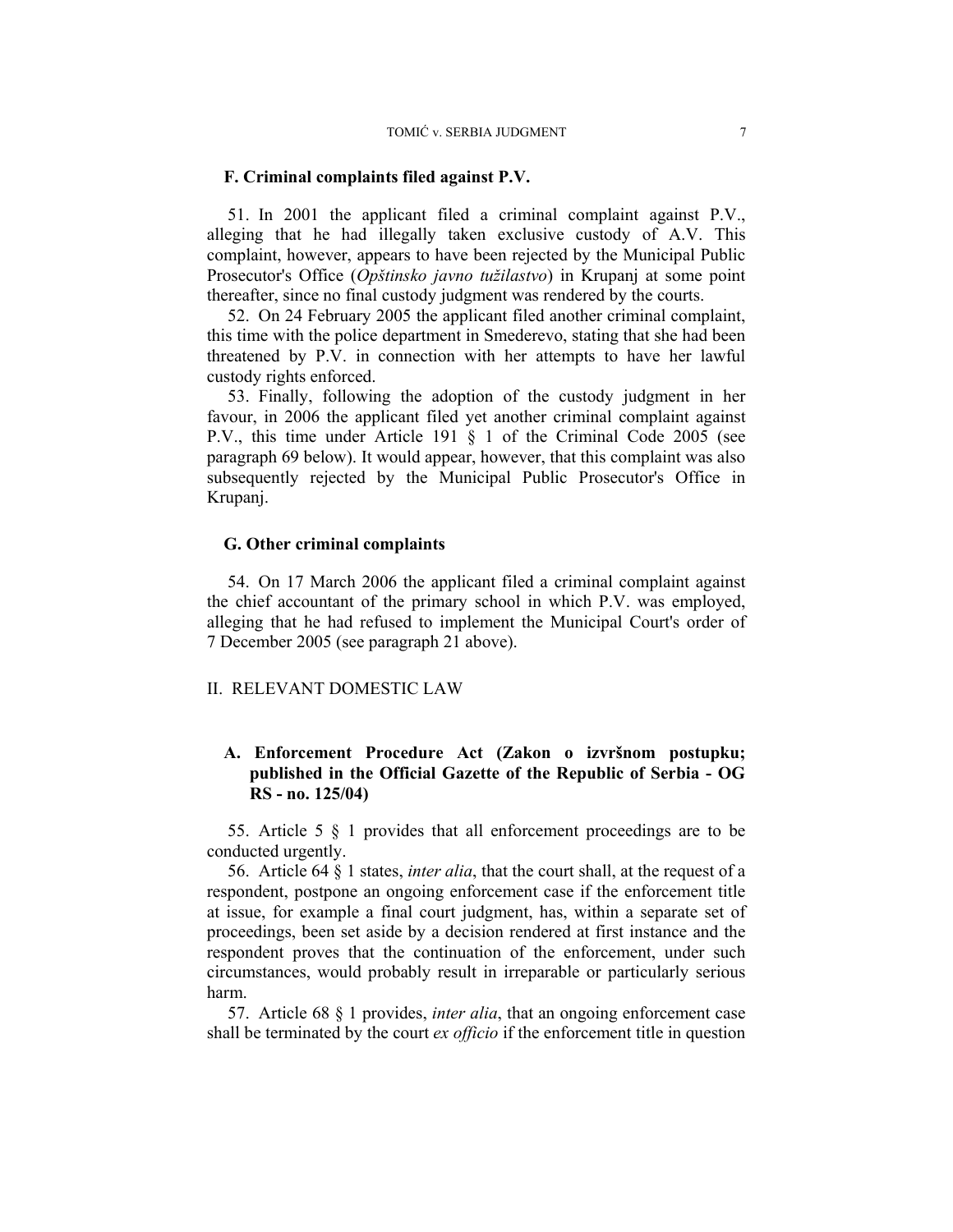has in the meantime been set aside by a final decision rendered within a separate set of proceedings.

58. Article 224, placing special emphasis on the best interests of the child, provides that there shall be an initial period of three days for voluntary compliance with a child custody order. Beyond that, however, fines shall be imposed and, ultimately, if necessary, the child taken forcibly by the judge, in co-operation with a psychologist employed by a school or attached to a specialised child care agency.

# **B. Marriage and Family Relations Act (Zakon o braku i porodičnim odnosima; published in the Official Gazette of the Socialist Republic of Serbia - OG SRS - nos. 22/80, 11/88 and OG RS nos. 22/93, 25/93, 35/94, 46/95 and 29/01)**

59. Article 391 provided, *inter alia*, that all child custody enforcement proceedings had to be conducted urgently.

#### **C. Family Act (Porodični zakon; published in OG RS no. 18/05)**

60. Article 65 §§ 3 and 4 states that the opinion of a child shall be given due consideration in respect of all matters and within proceedings which concern his or her rights, whilst taking into account the child's age and maturity. Further, a child who is ten years old may freely and directly express an opinion whenever his or her rights are at stake.

61. Under Article 203 § 2, judges dealing with family matters must be persons with a specialised knowledge of children's rights and issues.

62. This Act entered into force on 1 July 2005 and thereby repealed the Marriage and Family Relations Act referred to above.

#### **D. Relevant constitutional provisions**

63. Article 25 of the Serbian Constitution (*Ustav Republike Srbije*) published in OG SRS no. 1/90 provided as follows:

"Everyone shall be entitled to compensation for any pecuniary and non-pecuniary damages suffered due to the unlawful or improper conduct of a State official, a State body or a public authority, in accordance with the law.

Such damages shall be covered by the Republic of Serbia or the public authority [in question]."

64. This Constitution was repealed on 10 November 2006, which is when the new Constitution, published in OG RS no. 98/06, entered into force.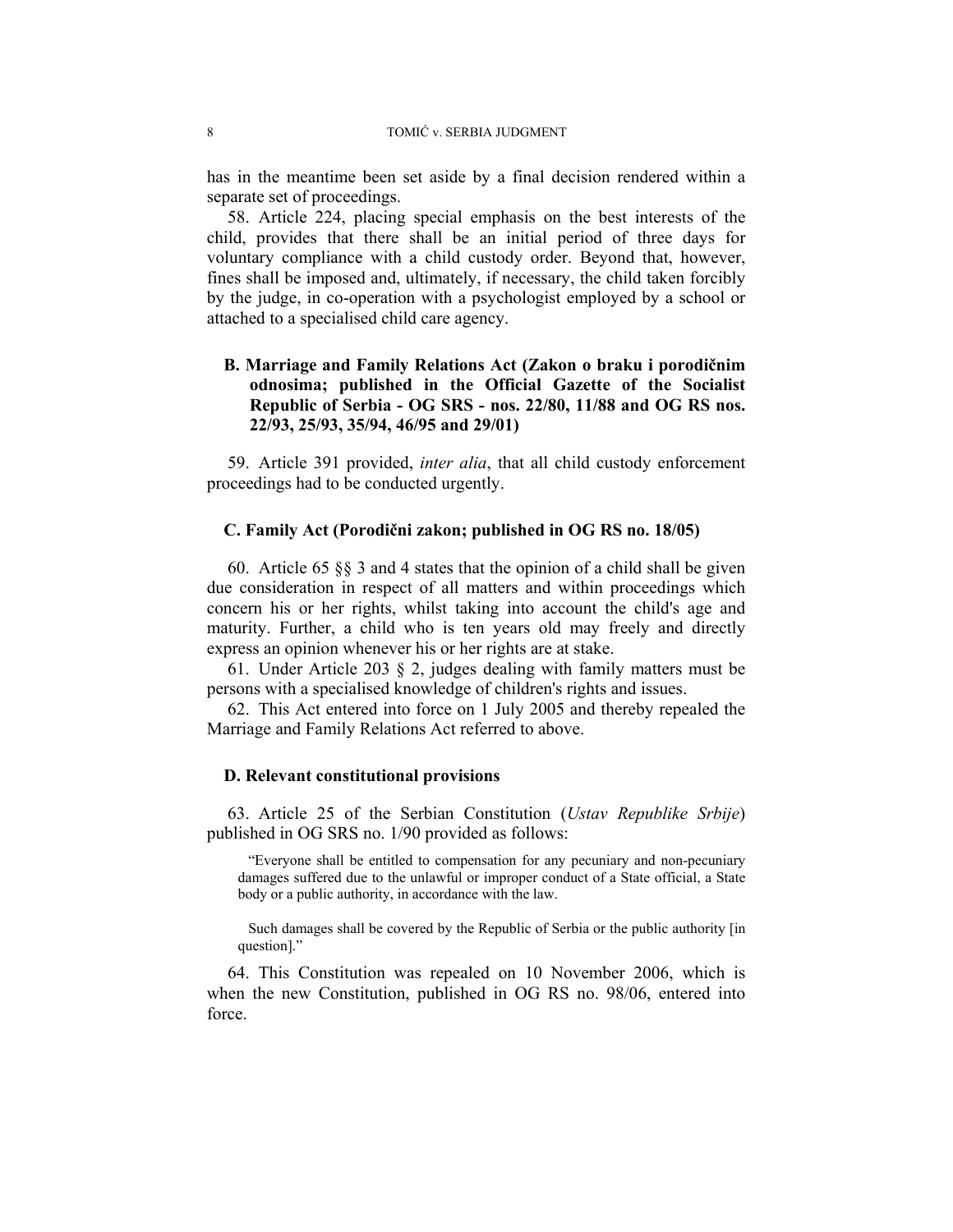65. The substance of Article 35 § 2 of the "new" Constitution corresponds, in its relevant part, to the above-cited text of Article 25 of the previous Constitution.

**E. Obligations Act (Zakon o obligacionim odnosima; published in the Official Gazette of the Socialist Federal Republic of Yugoslavia - OG SFRY - nos. 29/78, 39/85, 45/89, 57/89 and the Official Gazette of the Federal Republic of Yugoslavia - OG FRY - no. 31/93)** 

66. Article 172 § 1 provides that a legal entity (*pravno lice*), which includes the State, is liable for any damage caused by one of "its bodies" (*njegov organ*) to a "third person".

67. Under Articles 199 and 200 of the Obligations Act, *inter alia*, anyone who has suffered fear, physical pain or mental anguish as a consequence of a breach of "personal rights" (*prava ličnosti*) may, depending on their duration and intensity, sue for financial compensation before the civil courts and, in addition, request other forms of redress "which may be capable" of affording adequate non-pecuniary satisfaction.

**F. Criminal Code 1977 (Krivični zakon Republike Srbije; published OG SRS nos. 26/77, 28/77, 43/77, 20/79, 24/84, 39/86, 51/87, 6/89, 42/89, 21/90 and OG RS nos. 16/90, 26/91, 75/91, 9/92, 49/92, 51/92, 23/93, 67/93, 47/94, 17/95, 44/98, 10/02, 11/02, 80/02, 39/03 and 67/03)** 

68. Articles 242 and 245 of this Code incriminate "abuse of office" (*zloupotreba službenog položaja*) and "official malfeasance" (*nesavestan rad u službi*), respectively.

## **G. Criminal Code 2005 (Krivični zakonik; published in OG RS nos. 85/05, 88/05 and 107/05)**

69. Under Article 191 anyone who, *inter alia*, obstructs the enforcement of a child custody decision shall be fined or sentenced to a prison term not exceeding two years. Should the perpetrator, however, subsequently hand over the child in question or otherwise comply with the custody decision at issue, the court may decide not to fine him/her or impose a prison sentence. The court may also render a suspended prison sentence, in which case the perpetrator may be ordered to serve the time suspended should he/she fail to surrender the minor at issue within the time specified.

70. Article 340 incriminates "non-enforcement of a court decision".

71. This Code entered into force on 1 January 2006, thereby repealing the Criminal Code 1977.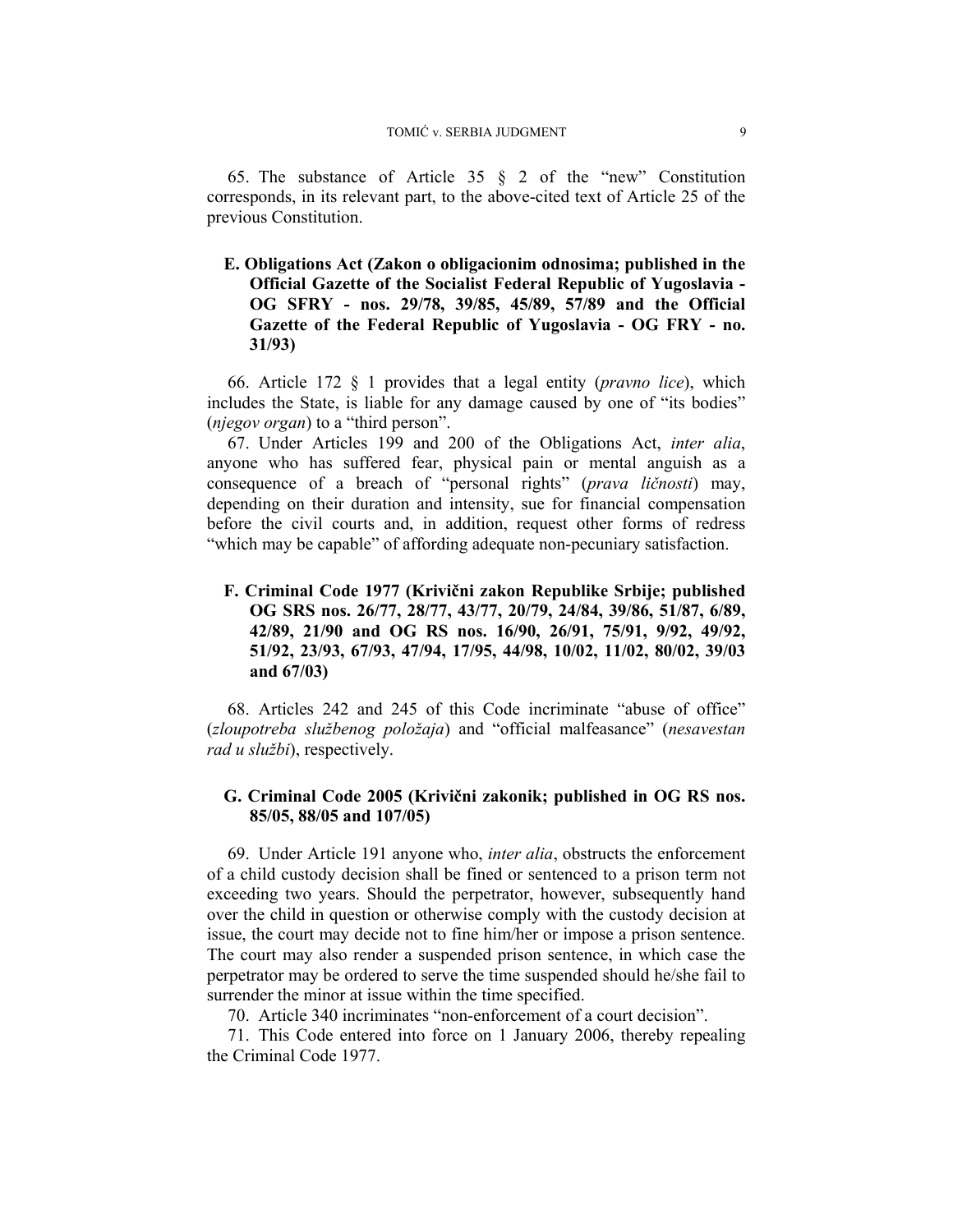#### 10 TOMIĆ v. SERBIA JUDGMENT

## **H. Relevant provisions concerning the Court of Serbia and Montenegro and the succession of the State Union of Serbia and Montenegro**

72. The relevant provisions concerning the Court of Serbia and Montenegro and the succession of the State Union of Serbia and Montenegro are set out in the *Matijašević v. Serbia* judgment (no. 23037/04, §§ 12, 13 and 16-25, 19 September 2006).

#### III. RESERVATION UNDER ARTICLE 13 OF THE CONVENTION

73. In a reservation contained in its instrument of ratification of the Convention and its Protocols, deposited with the Council of Europe on 3 March 2004, the Government stated that "the provisions of Article 13 shall not apply in relation to the legal remedies within the jurisdiction of the Court of Serbia and Montenegro, until the said Court becomes operational in accordance with Articles 46 to 50 of the Constitutional Charter of the State Union of Serbia and Montenegro (*Službeni list Srbije i Crne Gore*, no.  $1/03$ ".

74. This reservation was withdrawn by a letter dated 11 July 2005 from the Permanent Representation of the State Union of Serbia and Montenegro, registered at the Secretariat General on 15 July 2005.

## THE LAW

#### I. ALLEGED VIOLATION OF ARTICLE 6 OF THE CONVENTION

75. Under Article 6 of the Convention, the applicant complained about the non-enforcement of the final custody judgment of 25 February 2004. Article 6 § 1 of the Convention, in its relevant part, provides:

 "In the determination of his [or her] civil rights and obligations ... everyone is entitled to a fair ... hearing within a reasonable time by an ... impartial tribunal ... "

#### **A. Admissibility**

#### *1. Arguments of the parties*

76. The Government submitted that the applicant had not exhausted all available and effective domestic remedies. In particular, she had failed to bring a separate lawsuit under Articles 172 and 200 of the Obligations Act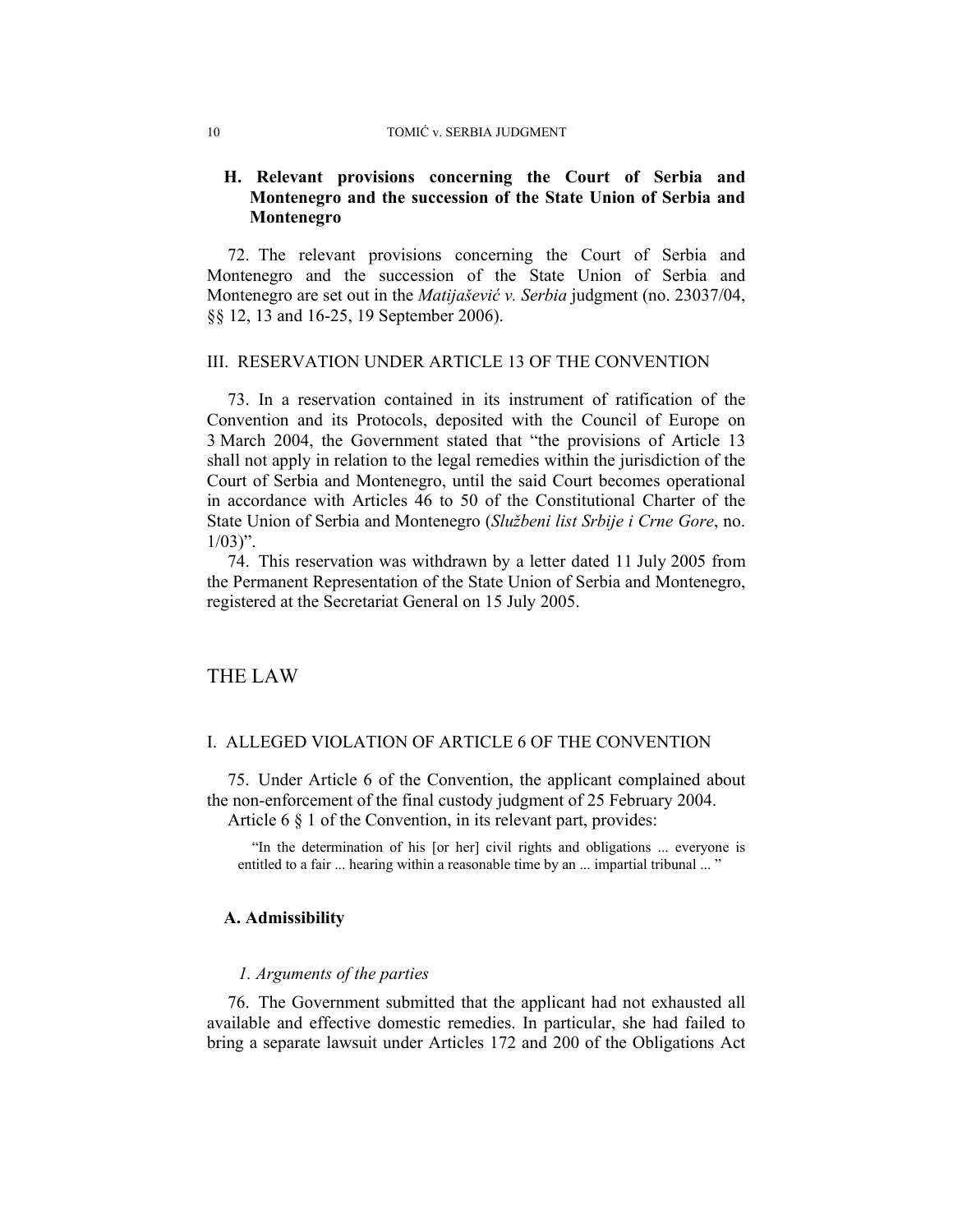or Article 25 of the Constitution (see paragraphs 63-67 above). Indeed, the Government provided some domestic jurisprudence in this respect, arguing that the recovery of both pecuniary and non-pecuniary damages sustained as a result of various "procedural irregularities" including delay was now possible before the courts in Serbia. The Government added that the applicant had not lodged a criminal complaint under Articles 242 and 245 of the Criminal Code 1977 or a complaint under Article 340 of the Criminal Code 2004 (see paragraphs 68 and 70 above). Finally, they noted that the criminal complaint filed by the applicant under Article 191 of the Criminal Code 2004 was not lodged promptly (see paragraphs 69 and 53 above, respectively).

77. The applicant maintained that she had fully complied with the exhaustion requirement contained in Article 35 § 1 of the Convention, having done everything in her power to bring about the enforcement of the final custody judgment rendered in her favour. The applicant added that she had filed several separate criminal complaints, but to no avail, and had repeatedly addressed her concerns to various State bodies (see paragraphs 51-54 and 37-38 above, respectively).

#### *2. Relevant principles*

78. The Court recalls that, according to its established case-law, the purpose of the domestic remedies rule contained in Article 35 § 1 of the Convention is to afford the Contracting States the opportunity of preventing or putting right the violations alleged before they are submitted to the Court. However, the only remedies to be exhausted are those which are effective. It is incumbent on the Government claiming non-exhaustion to satisfy the Court that the remedy was an effective one, available in theory and in practice at the relevant time (see, *inter alia*, *Vernillo v. France*, judgment of 20 February 1991, Series A no. 198, pp. 11–12, § 27, and *Dalia v. France*, judgment of 19 February 1998, *Reports of Judgments and Decisions* 1998-I, pp. 87-88, § 38). Once this burden of proof has been satisfied, it falls to the applicant to establish that the remedy advanced by the Government was in fact exhausted, or was for some reason inadequate and ineffective in the particular circumstances of the case, or that there existed special circumstances absolving him or her from this requirement (see *Dankevich v. Ukraine,* no. 40679/98, § 107, 29 April 2003).

79. The Court notes that the application of this rule must make due allowance for the context. Accordingly, it has recognised that Article 35 § 1 must be applied with some degree of flexibility and without excessive formalism (see the *Akdivar and Others v. Turkey* judgment of 16 September 1996, *Reports* 1996-IV, p. 1211, § 69).

80. Finally, the Court reiterates that the decisive question in assessing the effectiveness of a remedy concerning procedural delay is whether or not there is a possibility for the applicant to be provided with direct and speedy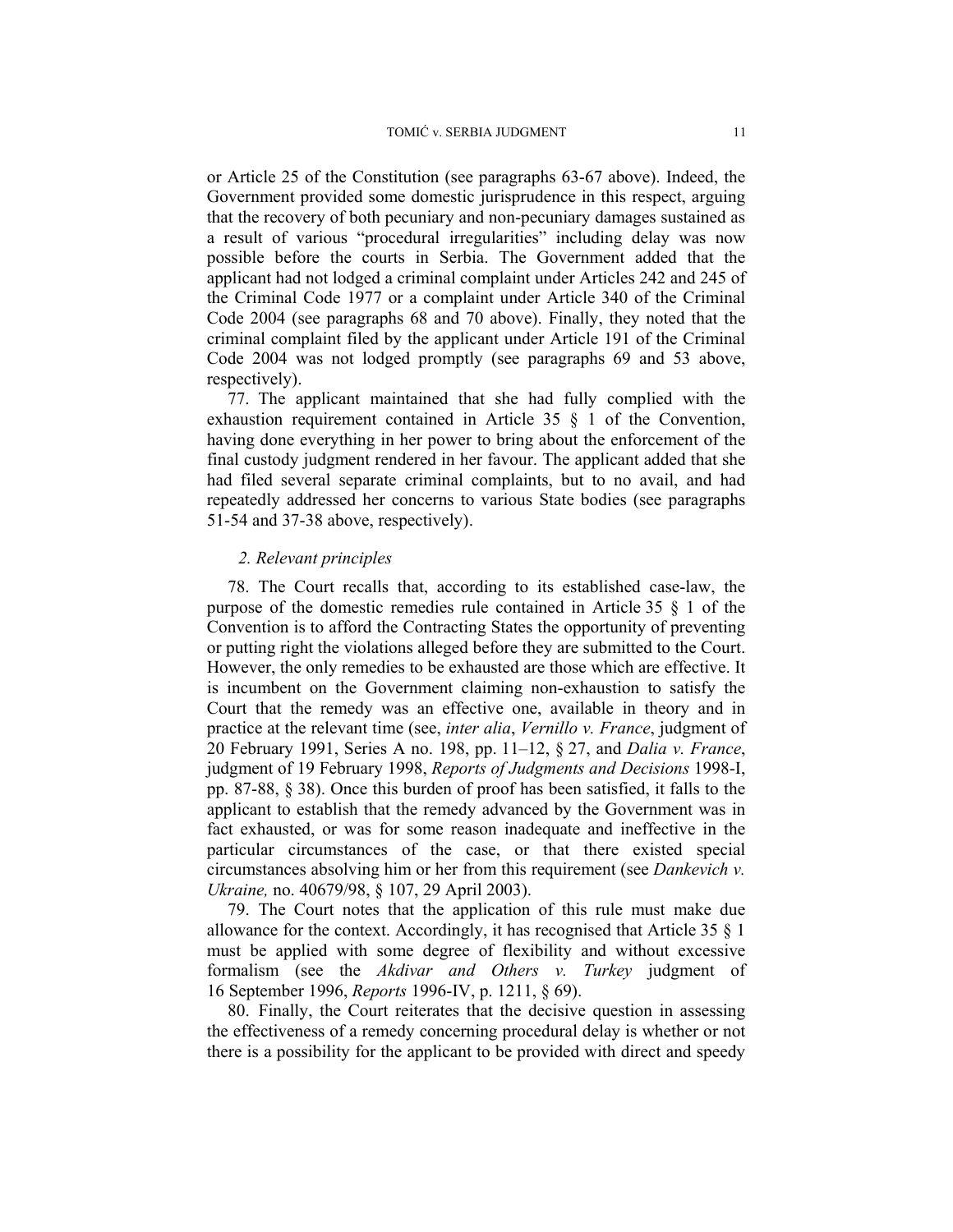redress, rather than the indirect protection of the rights guaranteed under Article 6 (see, *mutatis mutandis*, *Scordino v. Italy (no. 1)* [GC], no. 36813/97, § 195, ECHR 2006, and *Sürmeli v. Germany* [GC], no. 75529/01, § 101, 8 June 2006). In particular, a remedy shall be "effective" if it can be used either to expedite the proceedings at issue or to provide the litigant with adequate redress for delays which have already occurred (see, *mutatis mutandis*, *Kudła v. Poland* [GC], no. 30210/96, §§ 157-159, ECHR 2000-XI, *Mifsud v. France* (dec.), [GC], no. 57220/00, § 17, ECHR 2002- VIII, and *Sürmeli v. Germany* [GC], cited above, § 99).

#### *3. The Court's assessment*

81. The Court notes that a separate claim for damages (see paragraphs 63-67 above) would have been ineffective within the meaning of Article 35 § 1 of the Convention. In particular, even assuming that the applicant could have obtained compensation for the past delay, the Government have failed to show that such proceedings would have been speedier than any other "ordinary" civil suit which could have lasted for years and gone through several instances (see, *mutatis mutandis*, *Merit v. Ukraine*, no. 66561/01, § 59, 30 March 2004, and *Scordino v. Italy (no. 1)*, cited above, § 195). A claim of this sort was thus also clearly incapable of expediting the enforcement at issue.

82. The Court further considers that the criminal complaint (see paragraphs 51-54 above) was just as ineffective since it was dealt with no faster than any other criminal case. The Government certainly offered no evidence to the contrary.

83. The Court concludes therefore that the applicant's complaint cannot be declared inadmissible for non-exhaustion of domestic remedies under Article 35 § 1 of the Convention. Accordingly, the Government's objection in this respect must be dismissed. The Court also considers that this complaint is not manifestly ill-founded within the meaning of Article 35 § 3 of the Convention and finds no other ground to declare it inadmissible. It must therefore be declared admissible.

## **B. Merits**

#### *1. Arguments of the parties*

84. The Government noted that the respondent State had ratified the Convention on 3 March 2004, that the enforcement proceedings complained of had been pending from 18 March 2005 until 14 March 2007, and that the domestic courts, during that time, had done everything in order to enforce the final judgment rendered in the applicant's favour. They were, in particular, in constant contact with the applicant and fully responsive to her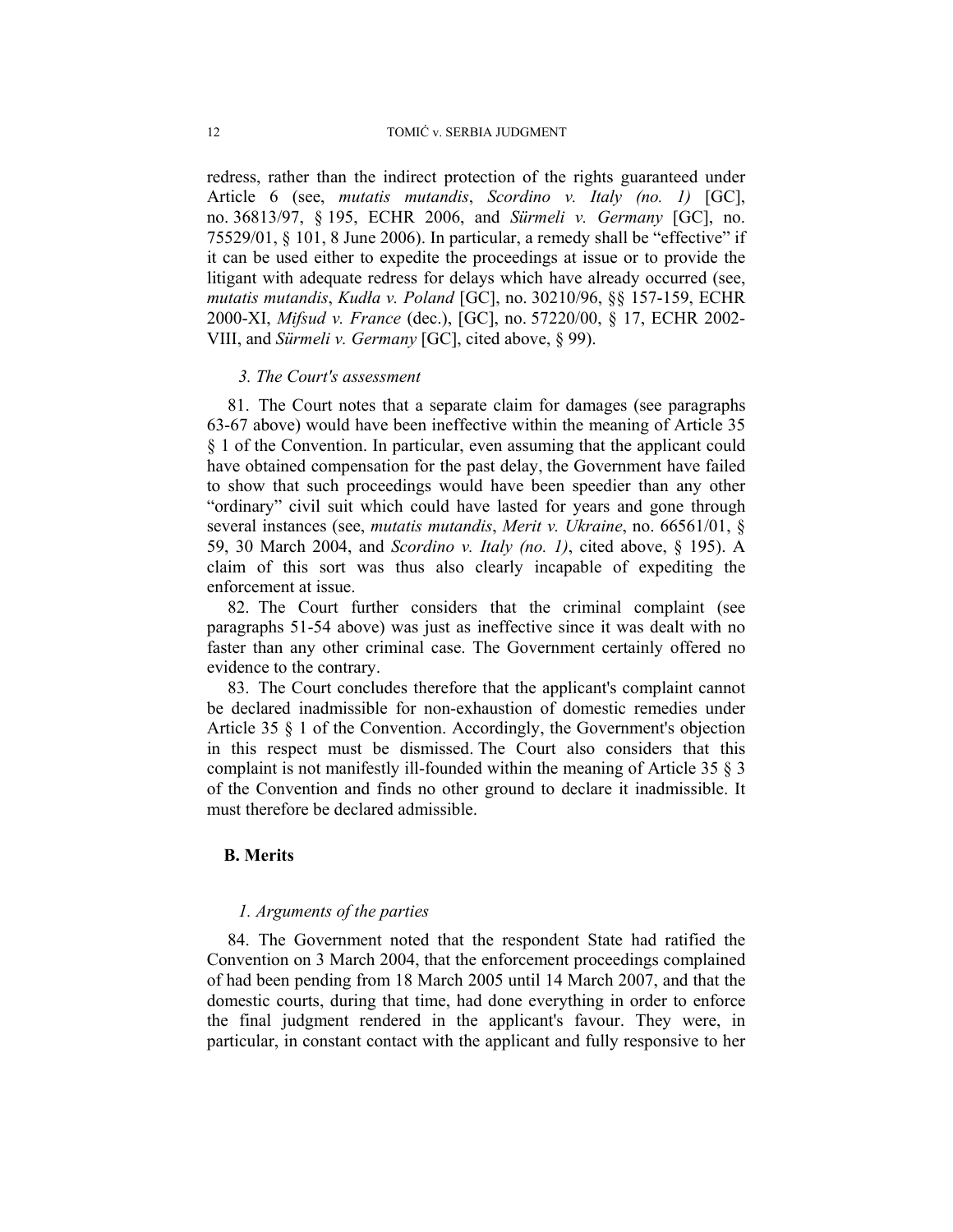numerous requests. The case at issue, however, was very complex and sensitive, involving the vital interests of a minor child. Further, the applicant had failed to appear at several hearings and had also filed the enforcement request some three months after the Municipal Court's judgment had already become enforceable. Finally, the Government argued that the applicant did not invest sufficient effort in order to establish contact with A.V. throughout the relevant period.

85. The applicant stated that the judgment of the Municipal Court had become enforceable in February 2005 and that she had lodged her enforcement request immediately thereafter. She admitted that the enforcement court was not totally inactive but noted that it ultimately failed to enforce the judgment in question. The only hearings not attended by the applicant were those in respect of which the applicant already knew that they would be adjourned for one reason or another. The best interests of A.V. also required that she be reunited with the applicant as soon as possible, which is why the applicant was even ready to accept various kinds of gradual transfer of custody. In any event, the enforcement court did not schedule hearings with adequate frequency and was, on several occasions, unable to find a psychologist, which only added to the delay at issue. Finally, the applicant argued that she did everything in her power to expedite the enforcement and had consistently tried to establish contact with her daughter.

#### *2. Relevant principles*

86. The Court recalls its settled case-law to the effect that Article 6, *inter alia*, protects the implementation of final, binding judicial decisions, which, in States that accept the rule of law, cannot remain inoperative to the detriment of one party. Accordingly, the execution of a judicial decision cannot be prevented, invalidated or unduly delayed (see, among other authorities, *Hornsby v. Greece*, judgment of 19 March 1997, *Reports* 1997- II, pp. 510-11, § 40, *Burdov v. Russia*, no. 59498/00, § 34, ECHR 2002-III, and *Jasiūnienė v. Lithuania*, no. 41510/98, § 27, 6 March 2003).

87. Further, the Court notes that, irrespective of whether an enforcement is to be carried out against a private or a State actor, it is up to the State to take all necessary steps to execute a final court judgment as well as to, in so doing, ensure effective participation of its entire apparatus, failing which it will fall short of the requirements contained in Article 6 § 1 (see, *mutatis mutandis*, in the child custody context, *Pini and Others v. Romania*, nos. 78028/01 and 78030/01, §§ 174-189, ECHR 2004-V).

## *3. The Court's assessment*

88. The Court observes that the final custody judgment of 25 February 2004 remained unenforced from 18 March 2005 until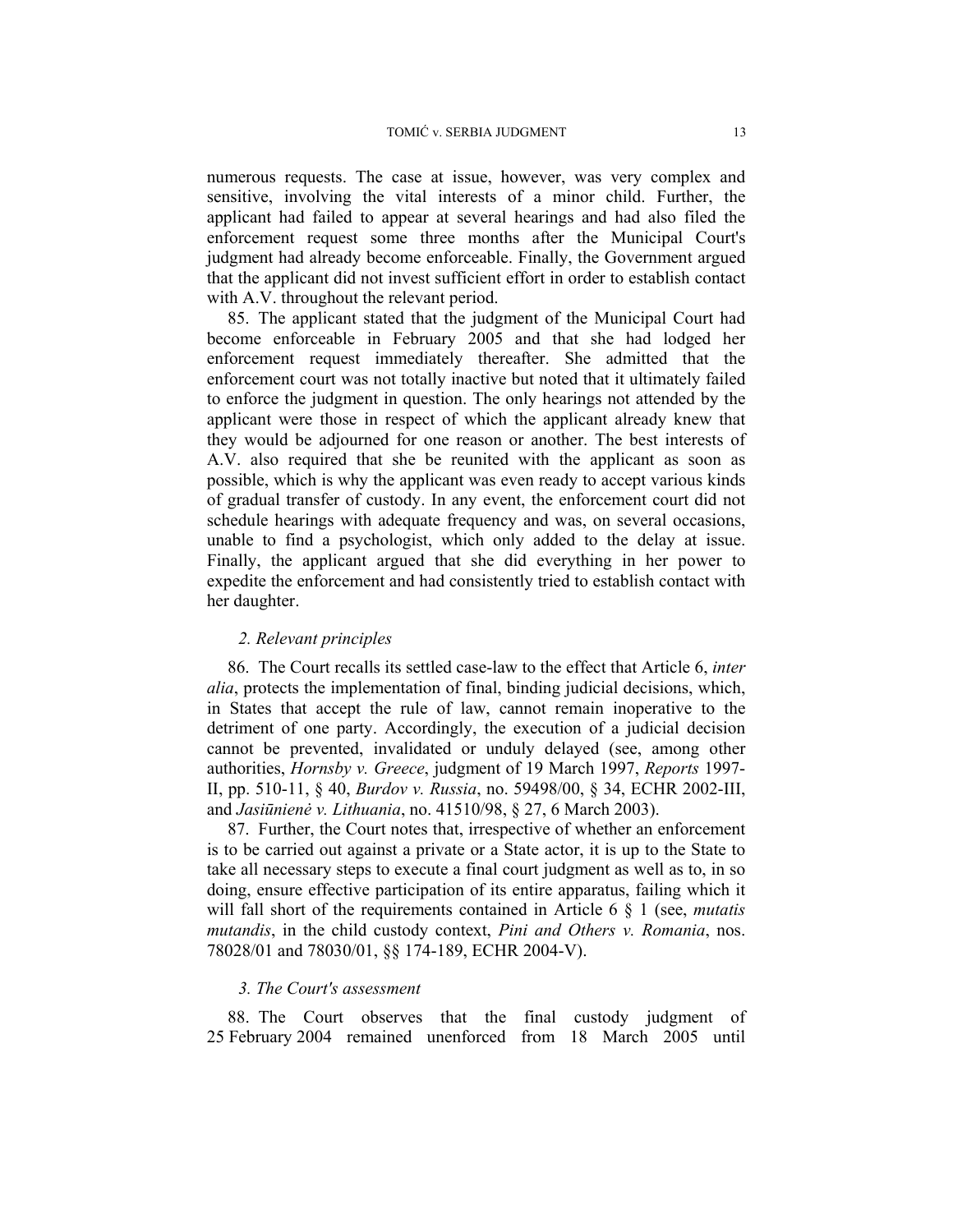14 March 2007, when it ceased having a valid enforcement title (see paragraphs 15-16, 48-50 and 57 above). During those two years, the Municipal Court imposed fines and attempted to make use of coercive measures on several separate occasions. Ultimately, however, the transfer of custody never took place.

89. The Court further observes that the applicant pursued with much diligence the enforcement proceedings while P.V. had made it abundantly clear that he had no intention of co-operating with the authorities or surrendering A.V. to the applicant (see paragraphs 15-37 and 29 above, respectively). Moreover, the applicant could not have been expected to travel from her hometown, Smederevo, to Krupanj, some 230 kilometres away, just to attend several hearings which, in any event, could not have been held for reasons unrelated to her own conduct or, indeed, to travel contrary to medical advice (see paragraphs 18, 20, 27 and 34 above).

90. Finally, the Court notes that no enforcement was attempted from 21 June 2005 to 11 August 2005, 20 September 2005 to 6 December 2005 and 15 June 2006 to 1 February 2007, and that on 2 February 2007 the enforcement proceedings were formally postponed until 14 March 2007 when the applicant lost her custody of A.V. (see paragraphs 19-21, 29-36, 48-50 and 57 above).

91. In view of the above and notwithstanding the sensitivity of the impugned proceedings, the Court considers that the Serbian authorities did not take sufficient steps in order to execute the final judgment of 25 February 2004. There has consequently been a violation of Article 6 § 1 of the Convention.

#### II. ALLEGED VIOLATION OF ARTICLE 8 OF THE CONVENTION

92. The applicant further complained that, as a result of the nonenforcement of the final custody judgment adopted in her favour, she had been denied all access to and contact with her child for the past two years.

The Court considers that this complaint falls to be examined under Article 8 of the Convention, which, insofar as relevant, reads:

"1. Everyone has the right to respect for his [or her] private and family life, ...

2. There shall be no interference by a public authority with the exercise of this right except such as is in accordance with the law and is necessary in a democratic society ... for the protection of health or morals, or for the protection of the rights and freedoms of others."

#### **A. Admissibility**

93. The Government and the applicant both relied on the arguments already summarised at paragraphs 76 and 77 above.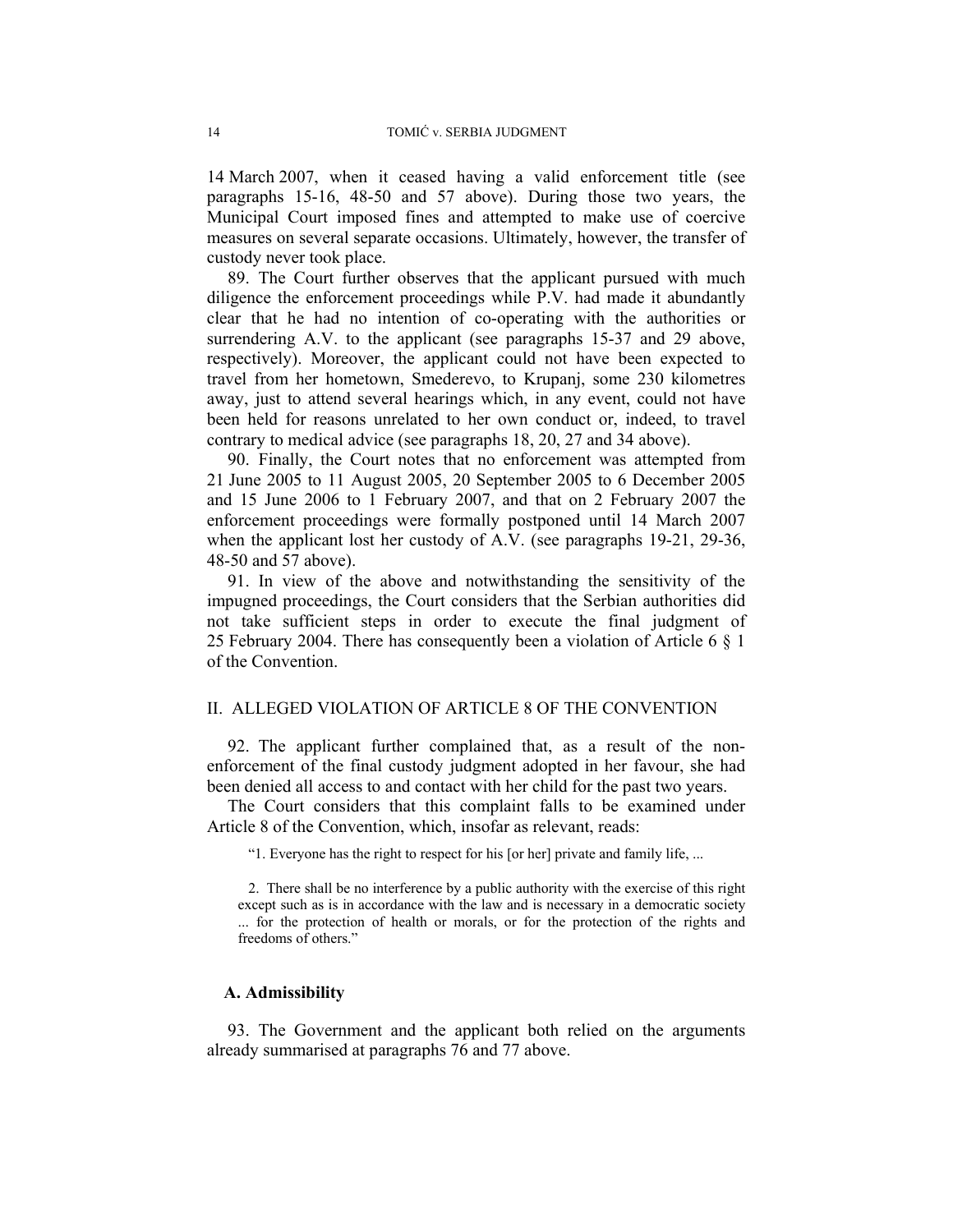94. Having considered them, the Court comes to the same conclusion as described at paragraphs 81-83 above.

95. The Court further notes that the applicant's complaint under Article 8 is not manifestly ill-founded within the meaning of Article 35 § 3 of the Convention or inadmissible on any other grounds. It must therefore be declared admissible.

## **B. Merits**

## *1. Arguments of the parties*

96. The Government and the applicant both relied on the arguments already outlined at paragraphs 84 and 85 above.

97. The Government further acknowledged that the applicant's family life was indeed affected by the duration of the enforcement proceedings at issue but referred to this Court's jurisprudence (see paragraphs 99-102 below) and concluded that the domestic authorities had done everything they could to enforce the custody judgment rendered in the applicant's favour.

98. The applicant stated that there was no point in having a final court judgment if the respondent State was unable or unwilling to have this judgment enforced. It was not therefore the State's alleged effort aimed at securing enforcement that should be decisive but rather its ultimate failure to do so.

#### *2. Relevant principles*

99. The Court notes, in the first place, that the mutual enjoyment by parent and child of each other's company constitutes a fundamental element of "family life" within the meaning of Article 8 (see, among other authorities, *Monory v. Romania and Hungary*, no. 71099/01, § 70, 5 April 2005).

100. Secondly, a State's positive obligation under Article 8 includes a right for parents to measures that will enable them to be reunited with their children. However, the national authorities' obligation to take such measures is not absolute, since the reunion of a parent with a child who has lived for some time with the other parent may not be able to take place immediately and may require preparatory measures. The nature and extent of such measures shall depend on the circumstances of each case, but the understanding and co-operation of all those concerned are important ingredients. Where contact with the parent might appear to threaten the child's best interests, it is for the national authorities to strike a fair balance (see *Hokkanen v. Finland*, judgment of 23 September 1994, Series A no. 299, p. 22, § 58; and *Sylvester*, cited above § 58).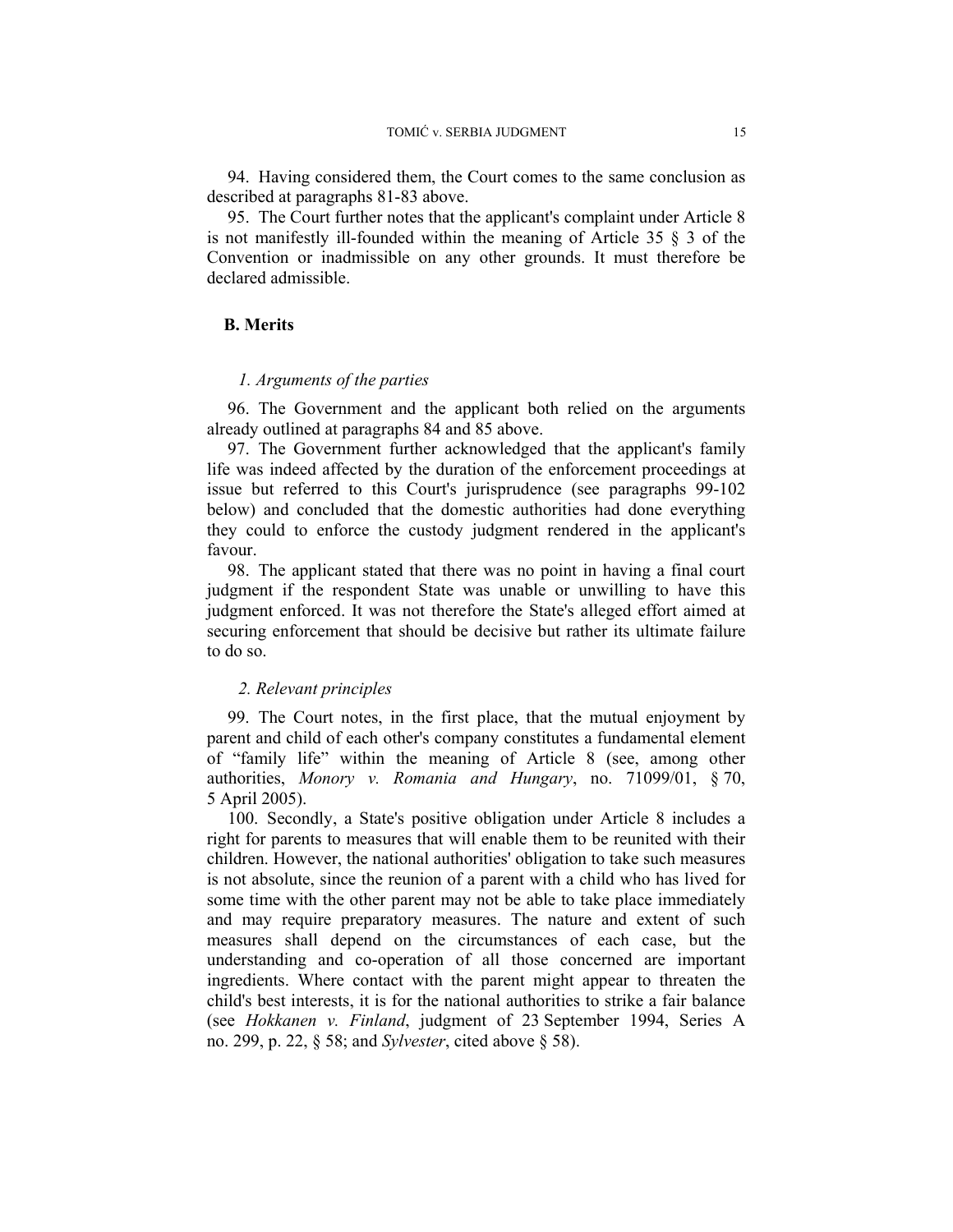101. Thirdly, the Court recalls that effective respect for family life requires that future relations between parent and child not be determined by the mere passage of time (see, *mutatis mutandis, Sylvester v. Austria,* nos. 36812/97 and 40104/98, § 69, 24 April 2003, and *W. v. the United Kingdom*, judgment of 8 July 1987, Series A no. 121, p. 29, § 65).

102. Finally, in cases concerning the enforcement of decisions in the realm of family law, the Court has repeatedly found that what is decisive is whether the national authorities have taken all necessary steps to facilitate execution as can reasonably be demanded in the special circumstances of each case (see *Hokkanen*, cited above, p. 22, § 58, and *Ignaccolo-Zenide v. Romania*, no. 31679/96, § 96, ECHR 2000-I).

#### *3. The Court's assessment*

103. In view of the above-cited jurisprudence, the specific facts of the present case and the parties' own submissions already considered under Article 6 (see paragraphs 84 and 85 above), the Court finds that the Serbian authorities have failed to do everything in their power that could reasonably have been expected of them in order to facilitate the reunion between the applicant and her daughter (see paragraphs 88-91 above).

104. In particular, the forcible transfer of custody, though unavoidable (see *Ignaccolo-Zenide*, cited above, § 106) and attempted on several occasions, was never brought to a successful conclusion. Further, the legitimate interest of the applicant to develop a bond with her child as well as the latter's long-term interest to the same effect were not duly considered by the national authorities (see *Görgülü v. Germany*, no. 74969/01, § 46, 26 February 2004). Finally, P.V. was *de facto* allowed to use the judicial system to his advantage until the factual situation was sufficiently altered by the passage of time so as to allow for the reversal of the applicant's custody rights through a separate set of judicial proceedings (see paragraphs 48-50 above; see also *mutatis mutandis*, *Pini and Others v. Romania*, cited above, § 188, concerning the adverse consequences of non-enforcement in the realm of family relations).

105. The Court concludes therefore that, notwithstanding the respondent State's margin of appreciation, the non-enforcement of the applicant's custody rights, as recognised in the Municipal Court's judgment of 25 February 2004, did amount to a separate breach of her right to respect for her family life as guaranteed by Article 8 (see, *mutatis mutandis*, *McMichael v. the United Kingdom*, judgment of 24 February 1995, Series A no. 307-B, § 91, and *Pini and Others v. Romania*, cited above).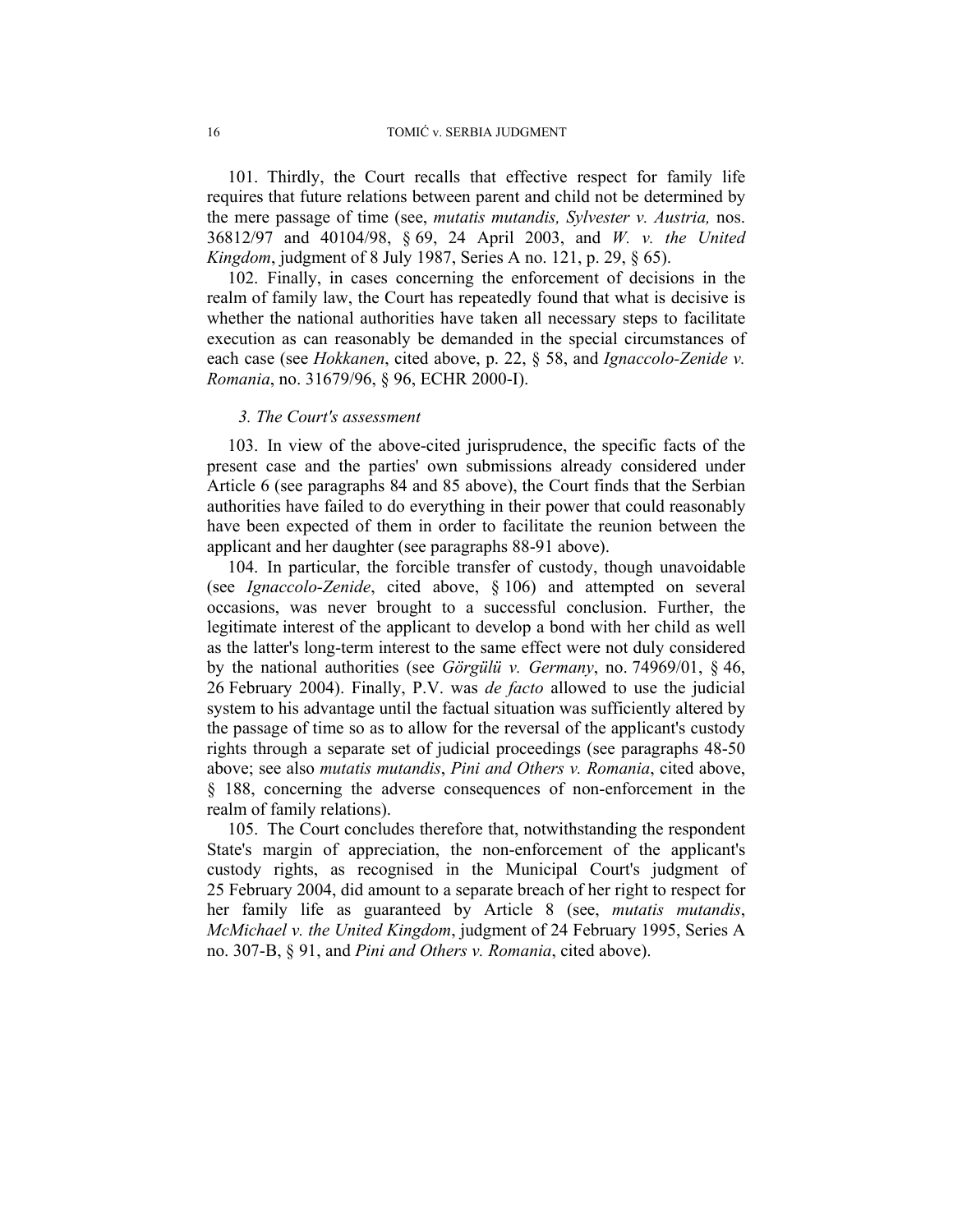#### III. ALLEGED VIOLATION OF ARTICLE 13 OF THE CONVENTION

106. Finally, the applicant submitted that she had no effective domestic remedy at her disposal in order to expedite the enforcement proceedings at issue.

The Court considers that this complaint falls to be examined under Article 13 of the Convention, which reads as follows:

 "Everyone whose rights and freedoms as set forth in [the] Convention are violated shall have an effective remedy before a national authority notwithstanding that the violation has been committed by persons acting in an official capacity."

#### **A. Admissibility**

107. The Court notes that this complaint raises issues of fact and law under the Convention, the determination of which requires an examination of the merits. It also considers that the complaint is not manifestly illfounded within the meaning of Article 35 § 3 of the Convention and that it cannot be declared inadmissible on any other grounds. The complaint must therefore be declared admissible.

## **B. Merits**

#### *1. Arguments of the parties*

108. Both the Government and the applicant relied on their arguments described at paragraphs 76 and 77 above.

109. The Government added that, given the content of their reservation under Article 13, the respondent State "could not be responsible for the possible non-compliance of its legislation with the provisions of Article 13" prior to 15 July 2005 (see paragraphs 73 and 74 above).

110. Finally, the Government maintained that the Court should also give due weight to the fact that on 3 June 2006 Montenegro declared its independence, which meant that the respondent State needed time to bring its legal system in line "with the[se] new ... circumstances" (see paragraph 72 above).

#### *2. Relevant principles*

111. The Court notes that Article 13 guarantees an effective remedy before a national authority for an alleged breach of all rights and freedoms guaranteed by the Convention, including the right to a hearing within a reasonable time under Articles 6 § 1 (see, *inter alia*, *Kudła v. Poland*, cited above, § 156).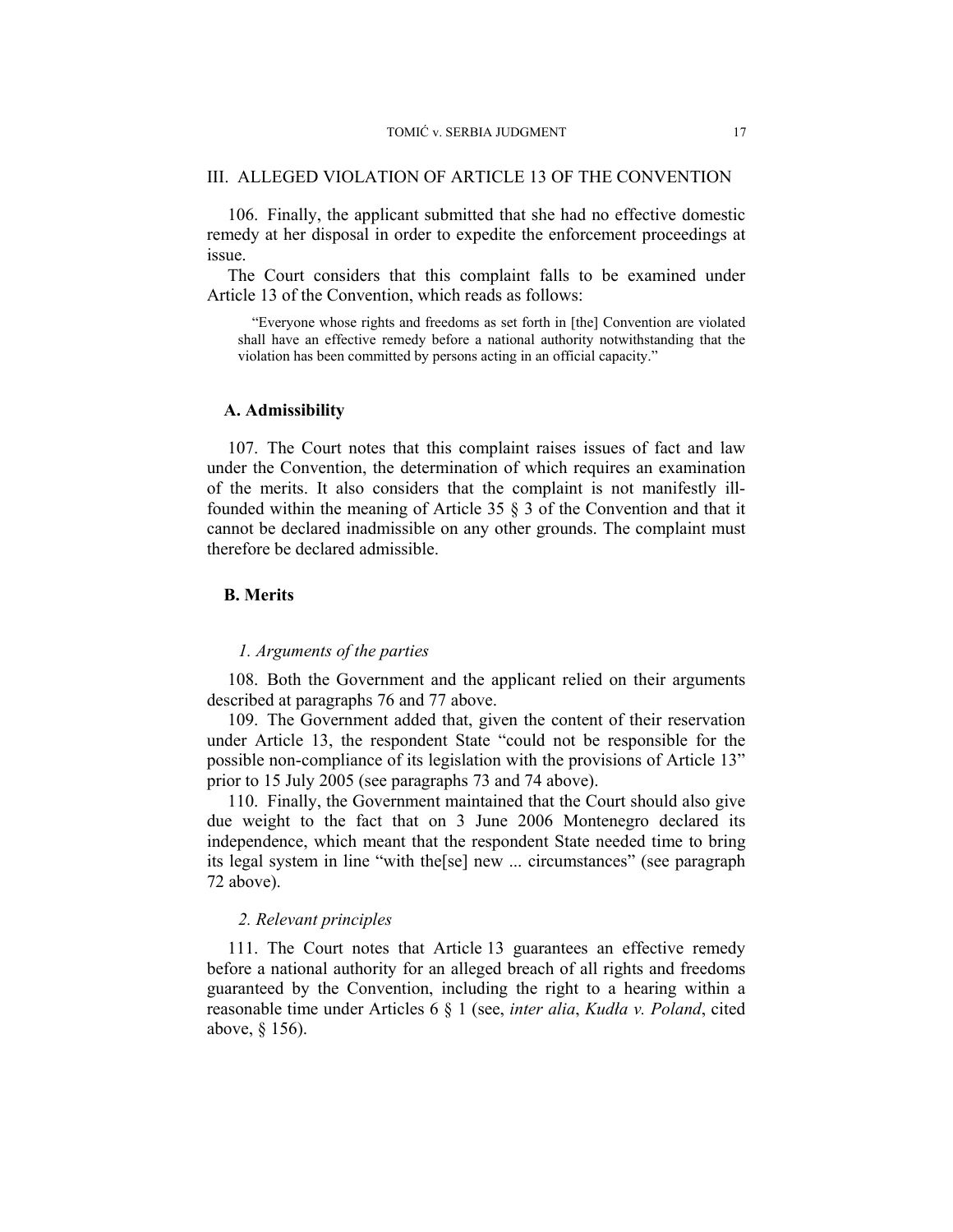112. It recalls, further, that a remedy concerning length is "effective" if it can be used either to expedite the proceedings before the courts dealing with the case, or to provide the litigant with adequate redress for delays which have already occurred (see *Sürmeli v. Germany* [GC], cited above, § 99).

113. Finally, the Court emphasises that the best solution in absolute terms is indisputably, as in many spheres, prevention. Where the judicial system is deficient with regard to the reasonable-time requirement of Article 6 § 1 of the Convention, a remedy designed to expedite the proceedings in order to prevent them from becoming excessively lengthy is the most effective solution. Such a remedy offers an undeniable advantage over a remedy affording only compensation, since it also prevents a finding of successive violations in respect of the same set of proceedings and does not merely repair the breach *a posteriori*. Some States have fully understood the situation by choosing to combine these two types of remedy (see *Scordino*, cited above, §§ 183 and 186, *Cocchiarella v. Italy* [GC], no. 64886/01, §§ 74 and 77 ECHR 2006, and *Sürmeli v. Germany* [GC], cited above, §100).

#### *3. The Court's assessment*

114. The Court notes that the Government have already suggested in their preliminary objection that there were remedies available for the applicant's complaints about non-enforcement made under Article 6 § 1 and that, in so far as they rely on the same reasoning by way of their response to the Article 13 complaint, their arguments must, just like their objection, be rejected on the grounds described at paragraphs 81-83 above.

115. As regards the Government's argument concerning their reservation made and then withdrawn under Article 13 of the Convention, the Court notes that the reservation referred to clearly concerned the Court of Serbia and Montenegro only, rather than the overall state of Serbian legislation in terms of its compliance with the requirements of Article 13 (see paragraph 73 above). The Court further recalls that it has already held that this particular remedy was unavailable until 15 July 2005 and, also, that it remained ineffective until the break up of the State Union of Serbia and Montenegro (see *Matijašević v. Serbia*, cited above, §§ 34-37). It sees no reason to depart from this finding in the present case.

116. In view of the above, the Court considers that there has been a violation of Article 13, taken together with Article 6 § 1 of the Convention, on account of the lack of an effective remedy under domestic law for the applicant's complaint about the length of the enforcement proceedings.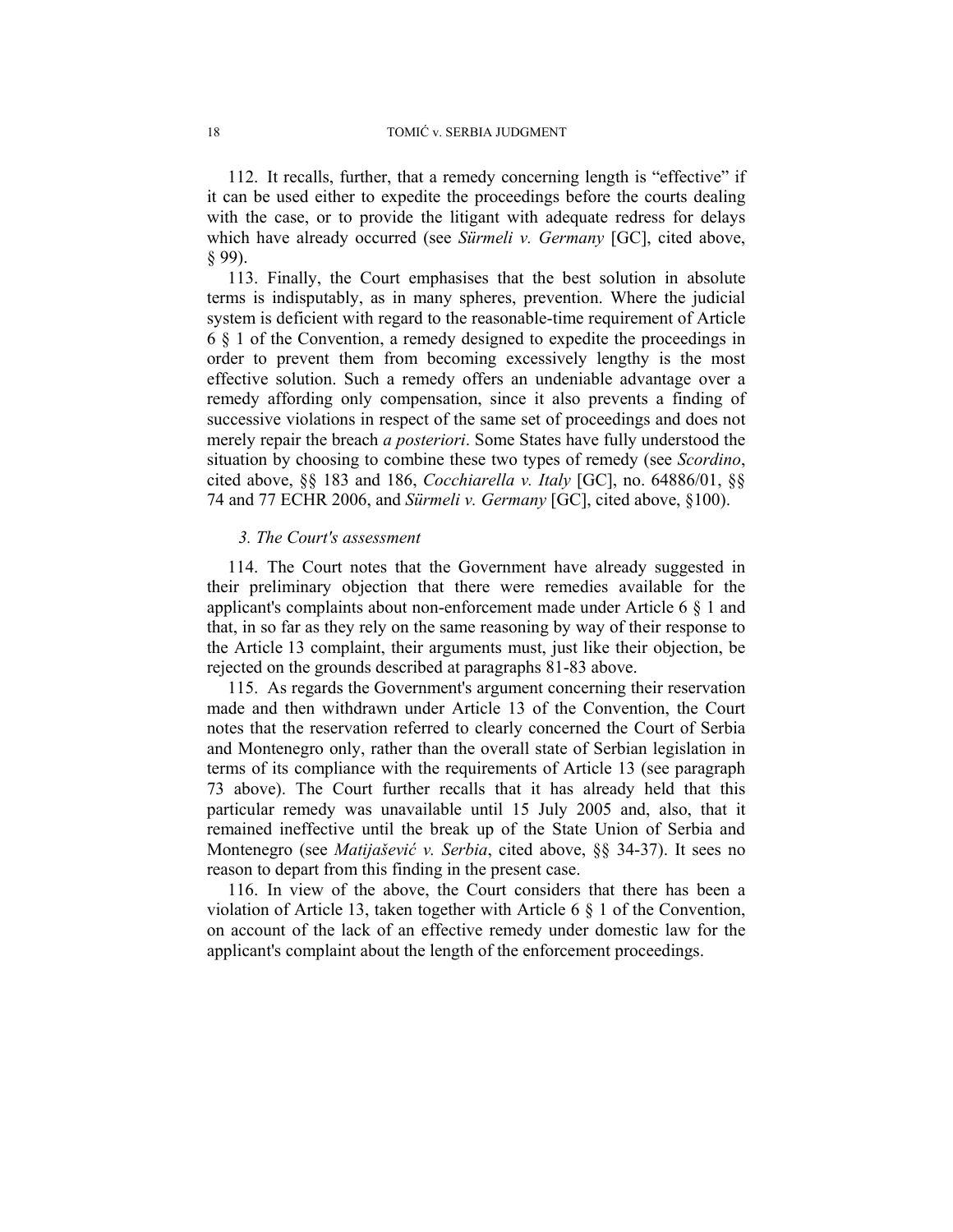#### IV. APPLICATION OF ARTICLE 41 OF THE CONVENTION

### 117. Article 41 of the Convention provides:

"If the Court finds that there has been a violation of the Convention or the Protocols thereto, and if the internal law of the High Contracting Party concerned allows only partial reparation to be made, the Court shall, if necessary, afford just satisfaction to the injured party."

#### **A. Damage**

118. The applicant claimed EUR 20,000 for the non-pecuniary damage suffered.

119. The Government contested that claim. They added, however, that should the Court find a violation of the Convention any financial compensation awarded should be consistent with the Court's case-law in similar matters and take into account the respondent State's economic situation.

120. The Court sees no reason to doubt that the applicant suffered distress as a result of the non-enforcement of her custody rights, which is why a finding of a violation alone would not constitute sufficient just satisfaction within the meaning of Article 41.

121. Having regard to the above, the amounts awarded in comparable cases (see, *mutatis mutandis*, *Karadžić v. Croatia*, no. 35030/04, § 71, 15 December 2005) and on the basis of equity, as required by Article 41 of the Convention, the Court awards the applicant EUR 10,000 under this head.

#### **B. Costs and expenses**

122. The applicant also claimed RSD 143,250, approximately EUR 1,770, plus statutory interest, for the costs and expenses incurred before the domestic courts, for which she provided an itemised calculation, and an unspecified amount for the costs and expenses incurred in the proceedings before this Court.

123. The Government contested those claims.

124. According to the Court's case-law, an applicant is entitled to the reimbursement of costs and expenses only in so far as it has been shown that these have been actually and necessarily incurred and were also reasonable as to their quantum (see, for example, *Iatridis v. Greece* (just satisfaction) [GC], no. 31107/96, § 54, ECHR 2000-XI).

125. In the present case, concerning the costs and expenses incurred domestically, the Court considers that the amounts claimed by the applicant are excessive. Regard being had to the information in its possession and the above criteria, however, the Court considers it reasonable to award the